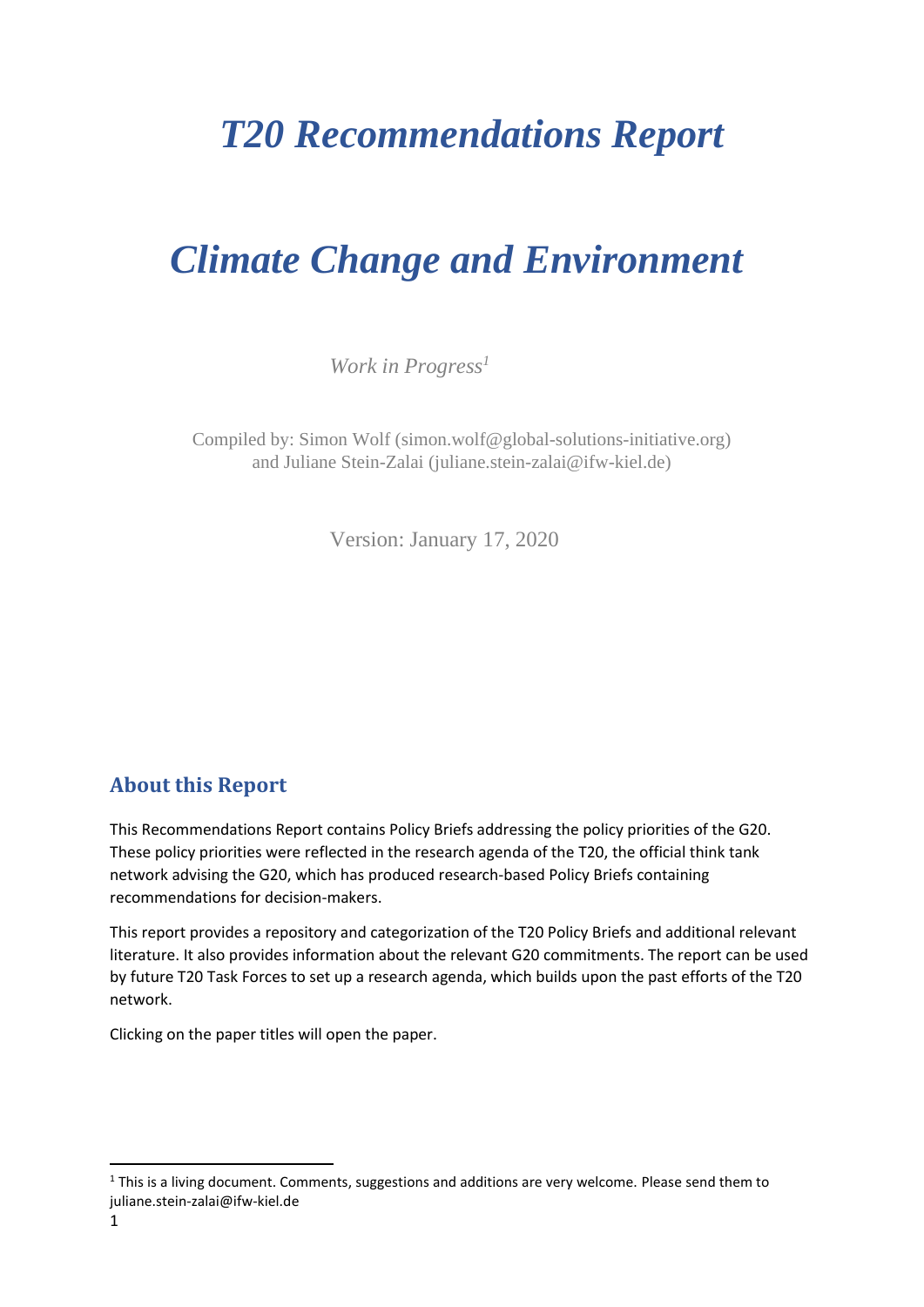## **Content**

| 1. |  |                                                                              |  |
|----|--|------------------------------------------------------------------------------|--|
| 2. |  |                                                                              |  |
| 3. |  |                                                                              |  |
| А. |  |                                                                              |  |
| В. |  |                                                                              |  |
| C. |  |                                                                              |  |
| D. |  |                                                                              |  |
| Ε. |  |                                                                              |  |
| 4. |  | T20 Task Force on Climate Change and Environment (T20 Saudi Arabia 2020)  24 |  |
|    |  |                                                                              |  |
|    |  |                                                                              |  |
|    |  |                                                                              |  |
|    |  |                                                                              |  |
|    |  |                                                                              |  |
|    |  |                                                                              |  |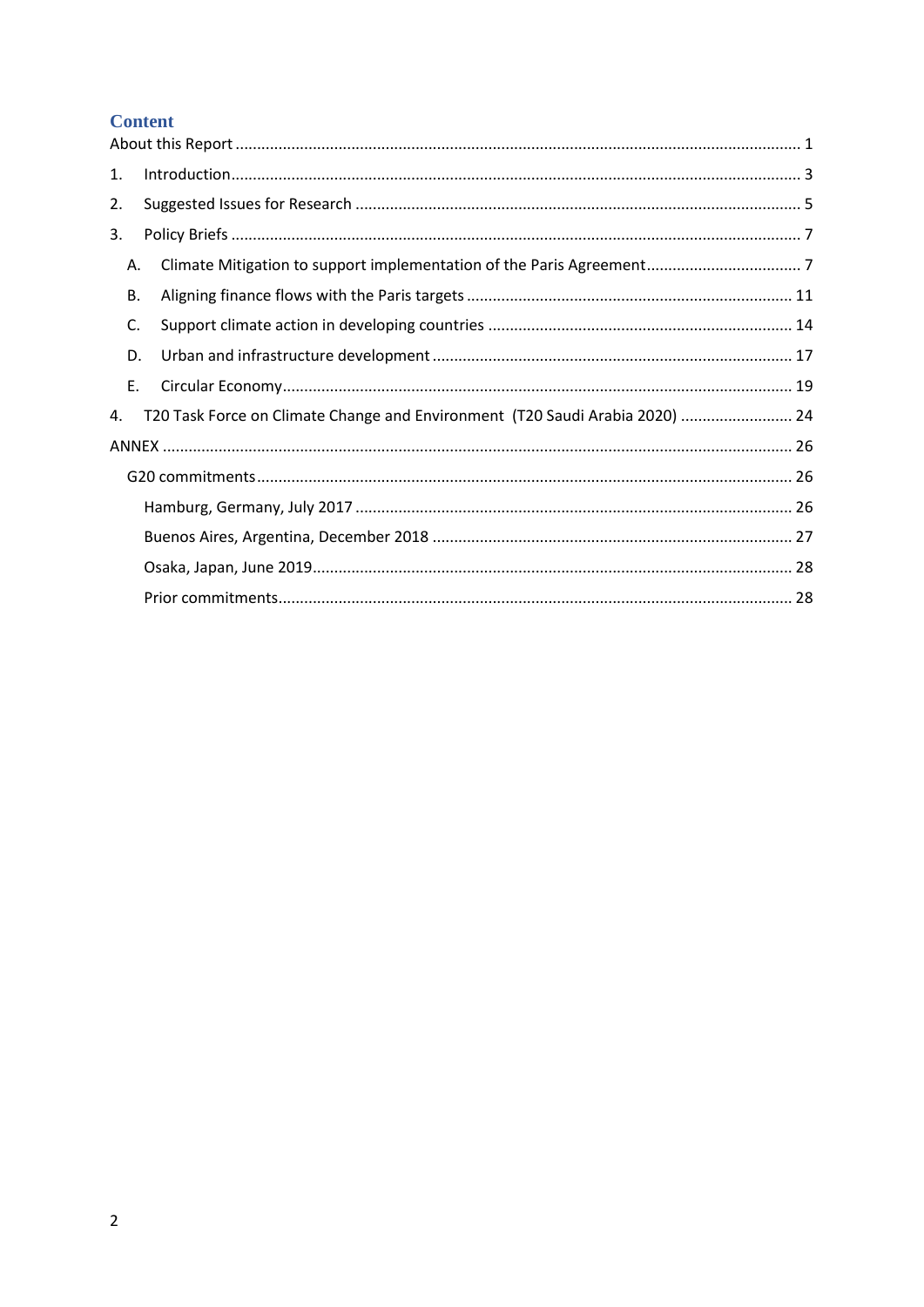# <span id="page-2-0"></span>**1. Introduction**

Anthropogenic climate change caused by the accumulation of greenhouse gases from human activities is a major threat to humanity. The effects of climate change or global warming include rising sea levels, regional changes in precipitation, more frequent extreme weather events such as heat waves, and expansion of deserts. Climate change threatens to diminish crop yields, harming food security, and rising sea levels may flood coastal infrastructure and force the abandonment of many coastal cities.

To successfully combat climate change requires actions across all economic and societal sectors and at all levels. The main global response to climate change is the 2015 Paris Agreement, in which governments committed to keeping global temperature rise this century well below 2 degrees Celsius above pre-industrial levels and to pursue efforts to limit the temperature increase even further to 1.5 degrees Celsius. The 2015 G7 Summit in Elmau and G20 Summit in Antalya were major building blocks on the road to the Paris Agreement.

After Paris, the G20 in 2017 expressed their support to the Paris Agreement and committed to national low-carbon plans in line with the Agreement; this unanimity was broken up one year later after the decision of the US to withdraw from the Paris Agreement.

T20 task forces in the area of Climate change and Environment developed policy proposals and recommendations for Climate mitigation to support implementation of the Paris Agreement targets (A.), including through new measurement, assessment and forecasting tools to inform climate actions at all levels, including infrastructure development and industrial policy; a carbon pricing road map that entails increased coverage of emissions, minimum price, a peer review to assess adequacy of carbon prices for delivering NDCs and Paris, and measures to make carbon pricing socially balanced; and options for implementing a socially balanced climate policy, including through using reductions in fossil fuel subsidies to finance a modern approach to fight poverty, making climate policy and carbon pricing socially progressive, and implementing complementary policies.

A particular focus is on alignment of financial flows with the Paris targets, as public finance will not suffice to finance the necessary climate actions and a fundamental shift from high carbon to low carbon investment is required to enable a well below 2 degree trajectory. Recommendations cover the areas of public and private energy R&D, enabling of clean energy markets, common definitions of sustainable infrastructure and standardization of green finance practices as guidance for public and private investment, disclosure standards for carbon and environmental risks, and supporting green SMEs through.

Task Forces also made recommendations to the G20 for Supporting climate actions in developing countries (C.), including assessment of existing financing sources for climate mitigation and adaptation, and implementation of climate mitigation through technology transfer and international cooperation.

Urban and infrastructure development (D) are also important areas for climate mitigation, since the design of the built environment has a strong influence on future emission levels. Infrastructure and city planning are also crucial levers for building climate resilient societies.

Finally, the Circular Economy (E.) can make major contributions to solving a number of environmental and resource challenges through the principle of the "three Rs": Reduce, Re-use,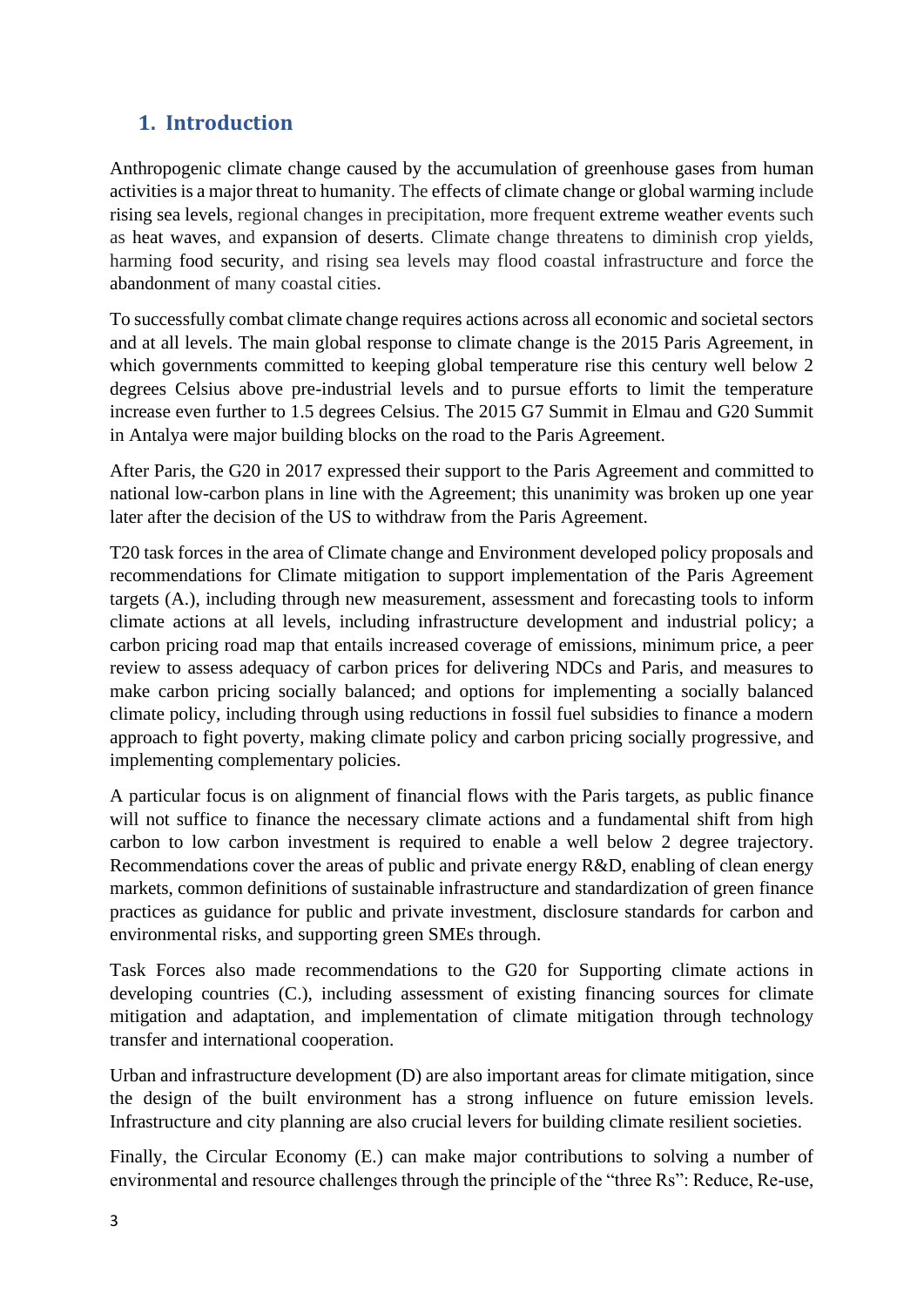Recycle. It has attracted major attention in recent years as a response to climate change and plastics pollution.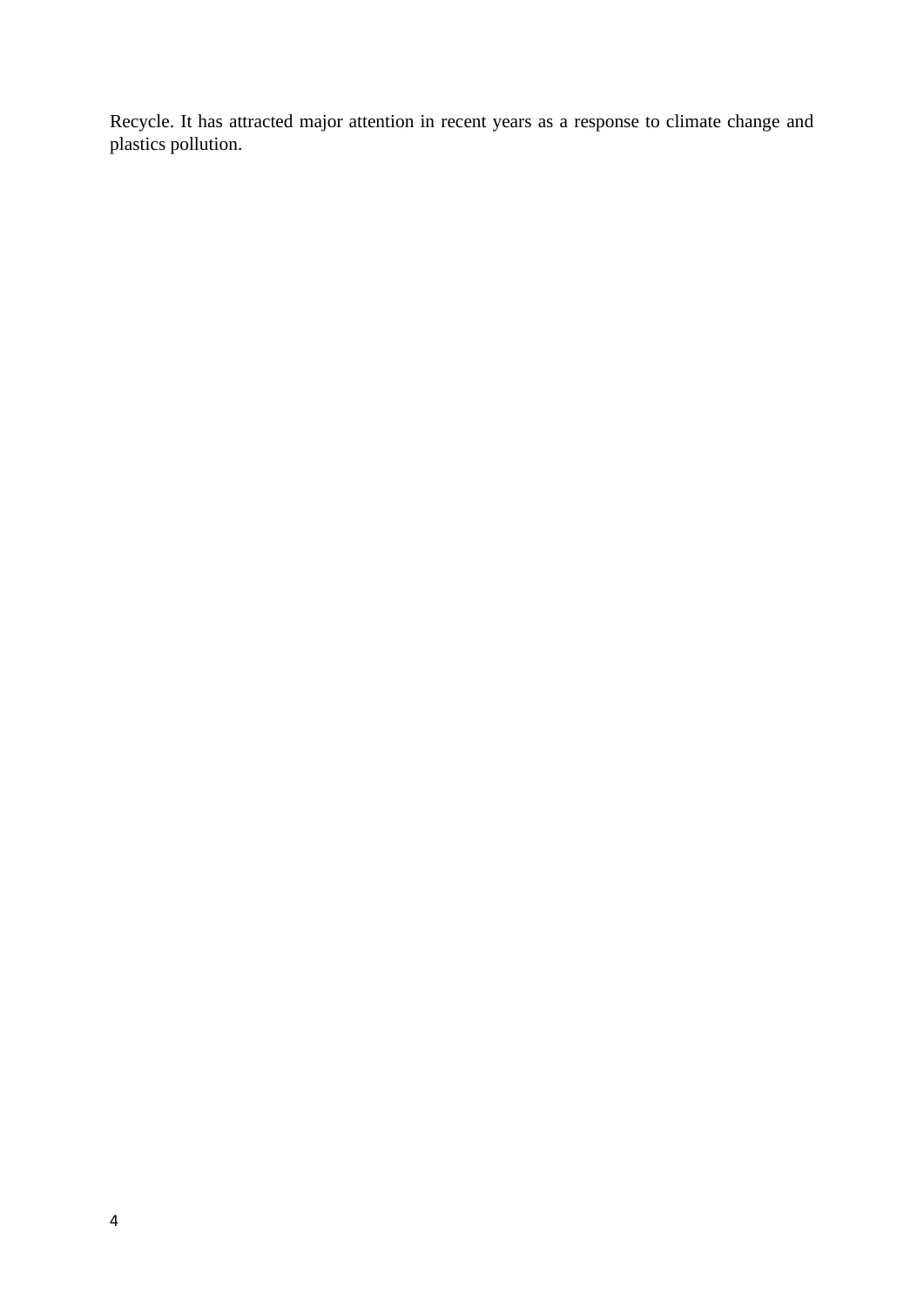# <span id="page-4-0"></span>**2. Suggested Issues for Research**

The following topics have been suggested by members of [the Council for Global Problem-](https://www.ifw-kiel.de/institute/about-the-kiel-institute/partners-networks-initiatives/initiatives-and-networks/council-for-global-problem-solving/)[Solving \(CGP\):](https://www.ifw-kiel.de/institute/about-the-kiel-institute/partners-networks-initiatives/initiatives-and-networks/council-for-global-problem-solving/)

## *Elcano Royale Institute*

- How to make carbon tax compliant with WTO rules.
- Agenda 2030. Synergies, trade-offs and interactions.
- Pathways to net zero. Sharing best practices. Learning from past mistakes.
- Legislating for a low-carbon transition. Elements, instruments and processes of robust climate laws. Climate litigation.
- Aligning financial flows with climate goals. Accounting for climate risks. Divestments. Asset stranding. Green fiscal reforms. Green deals. Disclosure. Taxonomies.
- Science and citizens. Ensuring Paris compatible and socially acceptable climate policies. For a Just Transition.

## *Ethos Public Policy Lab (ETHOS)*

- International cooperation to reduce emissions related with what we eat
- Policy guidelines for a less polluting agriculture

## *G20 Research Group*

- What new targets and indicators are needed beyond the few, general ones in SDG 13 on climate change
- How can one strengthen carbon/GGE sinks through 1. forestation, b. farmland, c. ocean seagrass/mangroves, and d. CCS and other (commercially or NETS) unproven technological innovations.
- Climate finance for financial stability, from central bankers & the FSB for defining and using green bonds, QE etc. for direct climate change control
- How are climate change and human health most closely linked and what G20 actions will maximize the co-benefits from both and foe other things eg fossil fuel subsidy phase out, shifting subsidies.
- Moving the world to eat plants, not meat, to control climate change and improve human health.

## *Economic Policy Research Foundation of Turkey (TEPAV)*

- Green finance agenda mobilizing private capital for greener investments
- Green Climate Fund increasing availability of funds to support climate action and adaptation of developing countries
- Increasing ambition pioneering 1.5 degree Celsius pathways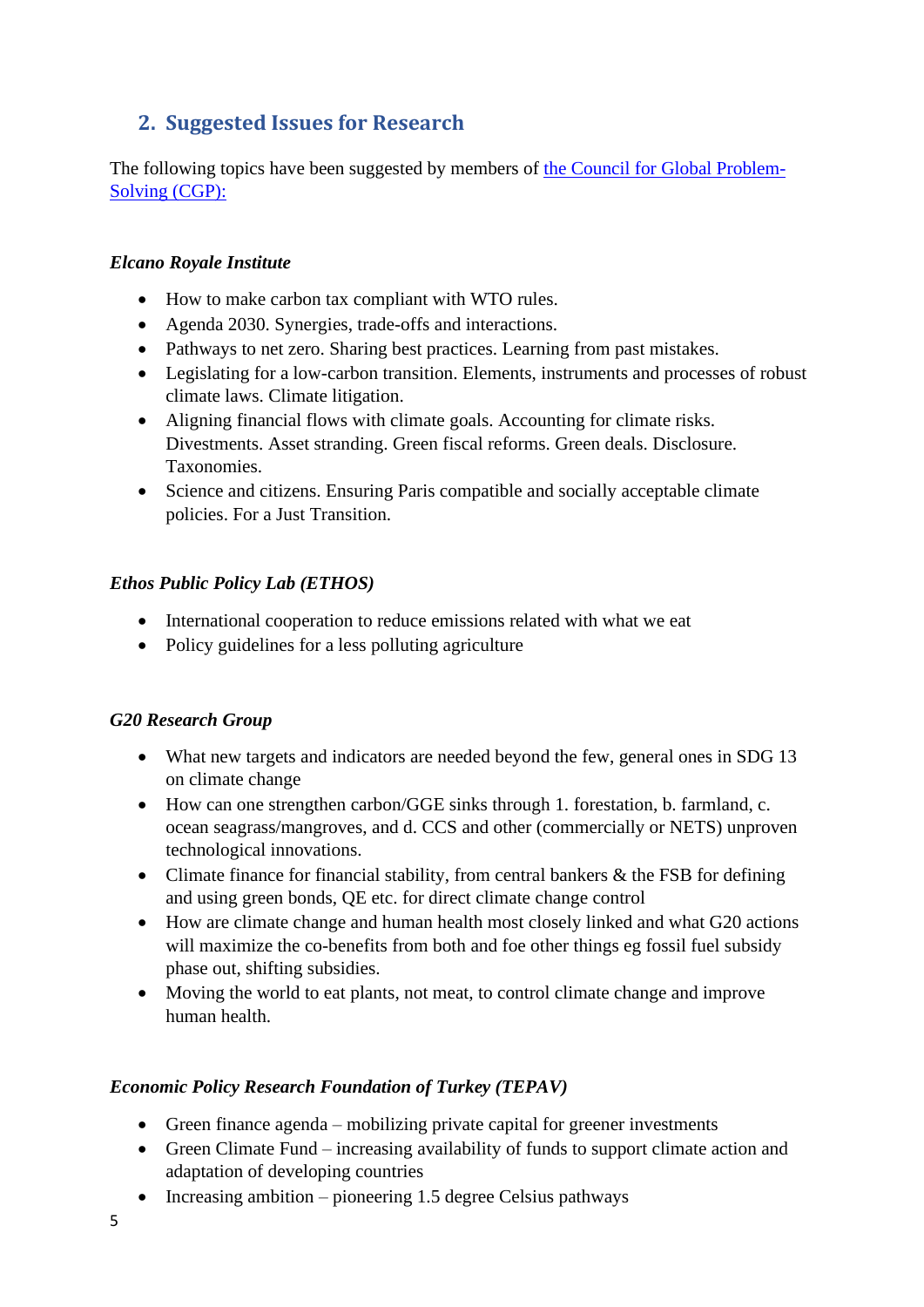• Climate change and trade – linking environmental/climate issues in trade agreements to sustainability

## *OECD, Policy Studies Branch*

- Developing an implementation framework for green budgeting, including guidance for classification for environmentally related expenditure.
- Measuring the impact of government procurement on climate change. Climate mitigation and well-being - linking climate to the broader social and health agenda
- The digital revolution and the environment how will AI, machine learning, big data affect climate and environmental monitoring, compliance and enforcement
- Climate tipping points the importance of systems resilience and the role of strategic foresight
- Sustainable plastic design and circular economy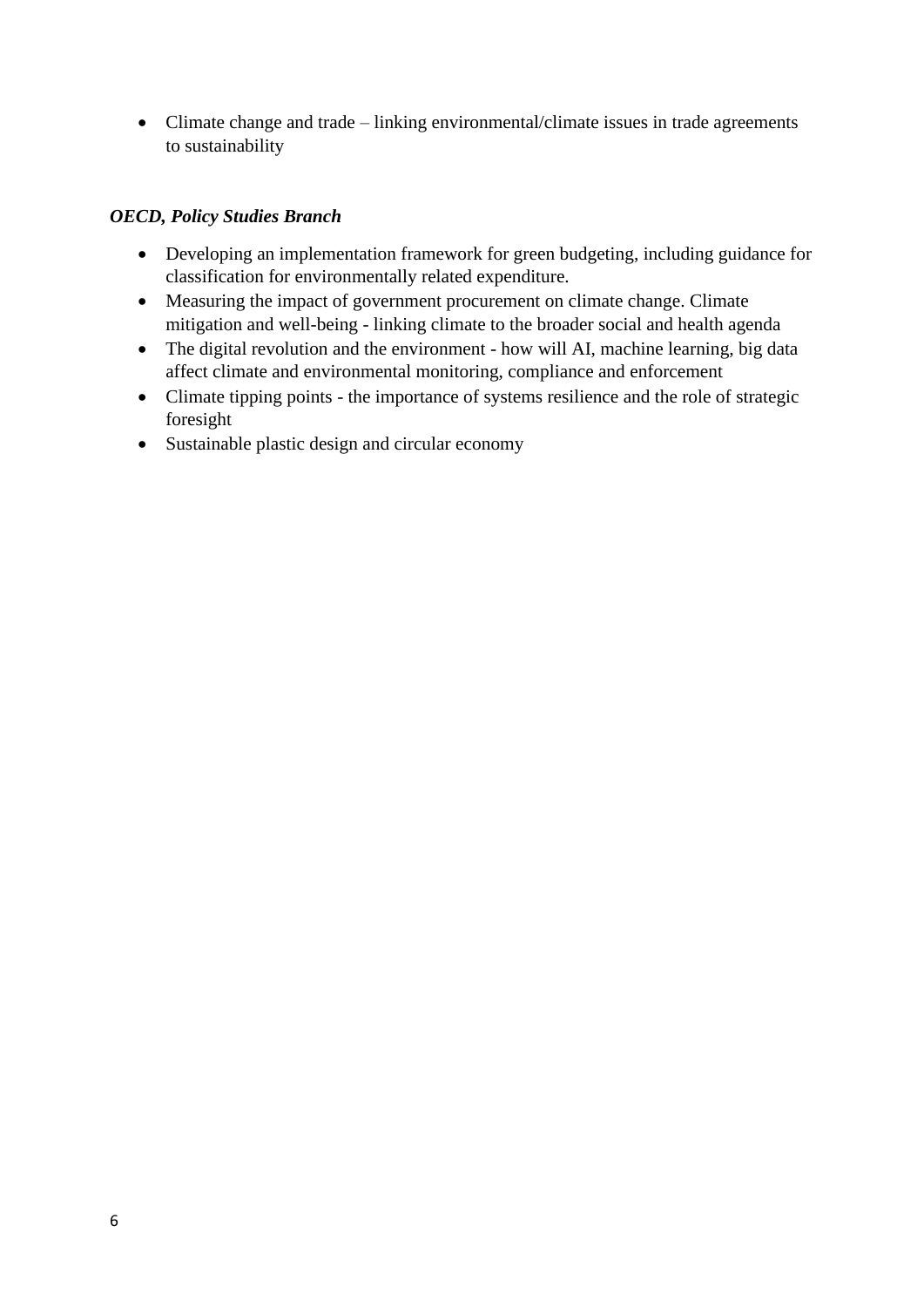# <span id="page-6-0"></span>**3. Policy Briefs**

# <span id="page-6-1"></span>**A. Climate Mitigation to support implementation of the Paris Agreement**

Climate change is one of the most urgent global problems as documented in a series of IPCC reports including its latest IPCC Special Report on the Impact of Global Warming of 1.5 degrees centigrade (IPCC 2014, IPCC 2018). Substantial mitigation and adaptation actions at all levels are needed to ensure survival of human society, as scientific evidence suggests that cumulative GHG emissions have already caused climate change

[Strengthened Actions towards Decarbonised and Climate Resilient Society](https://www.g20-insights.org/policy_briefs/strengthened-actions-towards-decarbonised-and-climate-resilient-society-2/) T20 Policy Brief: G20 Japan

Lewis Akenii (Institute for Global Environmental Strategies (IGES)) Aryanie Amellina Kenji Asakawa (Institute for Global Environmental Strategies (IGES)) Mariko Ikeda (Institute for Global Environmental Strategies (IGES)) Ryu Koide (Institute for Global Environmental Strategies (IGES)) Satoshi Kojima (Institute for Global Environmental Strategies (IGES)) Michael Lettenmeier (Wuppertal Institute) Naoki Matsuo (Institute for Global Environmental Strategies (IGES)) Bijon Kumar Mitra (Institute for Global Environmental Strategies (IGES)) Caroline Ott (Rocky Mountain Institute) Sunhee Suk (Institute for Global Environmental Strategies (IGES)) Kentaro Tamura (Institute for Global Environmental Strategies (IGES)) Joe Thwaites (World Resources Institute) Shelagh Whitley (Institute for Global Environmental Strategies (IGES)) Helena Wright (E3G)

As a group of world leading countries, G20 is expected not only to pioneer ambitious actions for transition to low-carbon or decarbonized society but also to lead international cooperation in capacity development of less developed countries for implementing ambitious actions and in financing such actions. Recommendations:

Proposal 1: G20 member countries should take a lead on enabling and facilitating the transition towards decarbonisation of consumer lifestyles through footprint assessment, strategic planning, and transition experiments.

Proposal 2: G20 member countries should promote carbon pricing, carefully designed not to cause excessive economic shocks and negative social impacts, for facilitating and promoting the transition to decarbonised society.

Proposal 3: G20 member countries must take the lead in making finance flows consistent with a pathway towards low greenhouse gas emissions and climateresilient development – as part of their commitments under the Paris Agreement.

Proposal 4: G20 member countries should support more detailed preparation of funding proposals for external climate related funds including bilateral, multilateral and private funds.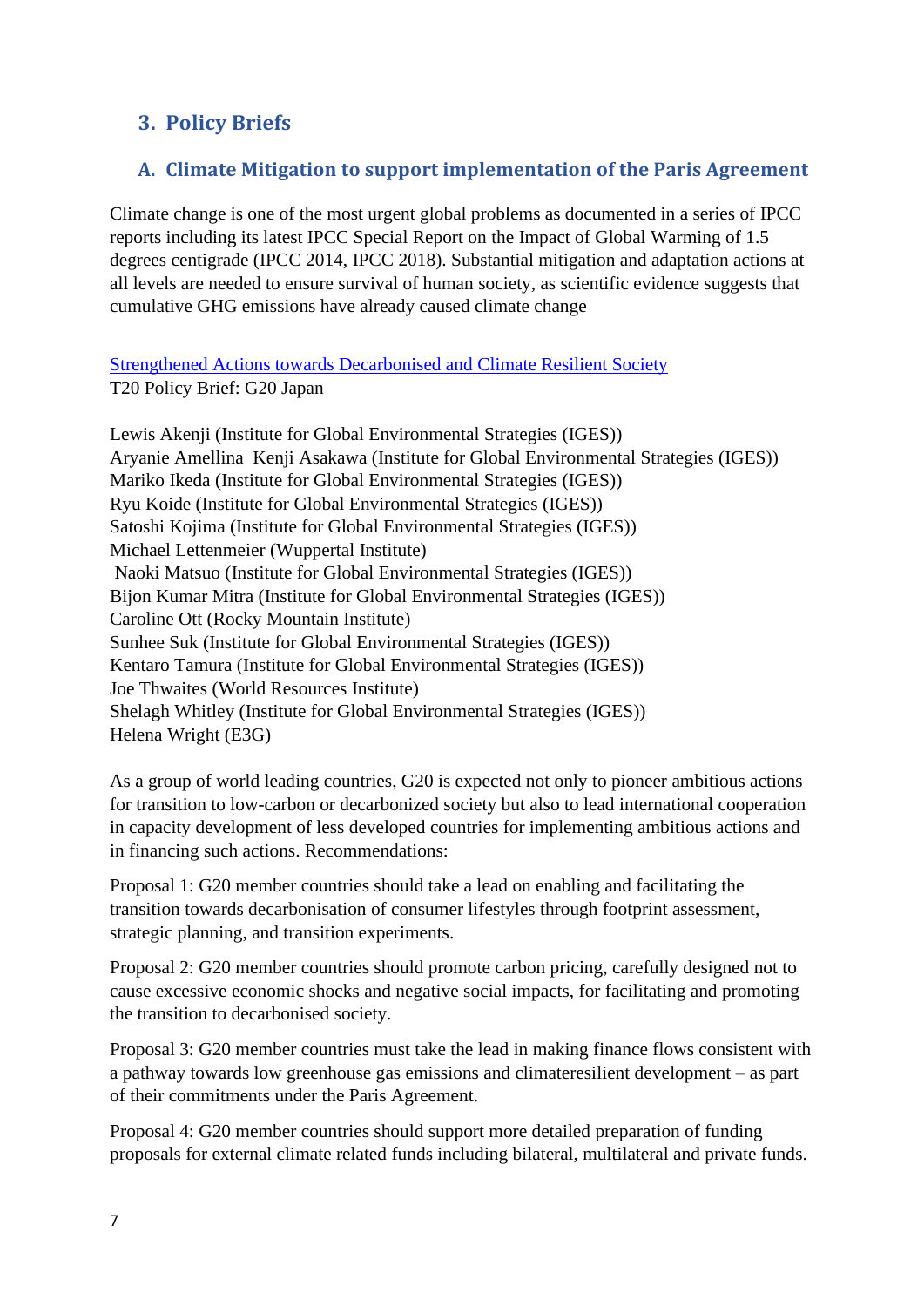Proposal 5: G20 member countries should start an initiative to prepare statistics for "activities" for all country to address climate change mitigation, starting from energy.

Proposal 6: G20 member countries should lead to utilize biennial reporting system under the Paris Agreement in order to strengthen voluntary activities by all Parties beyond transparency, and initiate institutional process to share the experiences.

Promotion of Constructing Zero Carbon Society: [Effectiveness](https://www.g20-insights.org/policy_briefs/promotion-of-constructing-zero-carbon-society-effectiveness-of-quantitative-evaluation-of-technology-and-system-for-sustainable-economic-development-2/) of Quantitative Evaluation of Technology and System for Sustainable Economic [Development](https://www.g20-insights.org/policy_briefs/promotion-of-constructing-zero-carbon-society-effectiveness-of-quantitative-evaluation-of-technology-and-system-for-sustainable-economic-development-2/) T20 Policy Brief: G20 Japan

Kanako Tanaka, Dr. (Center for Low Carbon Society Strategy (LCS), Japan Science and Technology Agency (JST)) Koichi Yamada, Prof. (Center for Low Carbon Society Strategy (LCS), Japan Science and Technology Agency (JST))

This PB clarifies the usefulness and importance of quantitative technical evaluation that can be used for investment judgment and expansion of TD&D which practically accelerate low carbonization and innovation.

Proposal 1: accelerate the technology transfer speed and introduce appropriate technology systems through international cooperation

Proposal 2: establish a scheme that quantitatively predicts future technological innovation and provides necessary information, such as timing and scale, of infrastructure investment for a low-carbon society

Proposal 3: To be able to develop and disseminate technology according to the development conditions of each country and region; develop and use quantitative technology evaluation for guiding investment

Proposal 4: Scenario planning for effective international specialisation in environment, resource and energy efficiency industries.

# [The Tipping Point: How the G20 Can Lead the Transition to a Prosperous Clean Energy](https://www.g20-insights.org/policy_briefs/the-tipping-point-how-the-g20-can-lead-the-transition-to-a-prosperous-clean-energy-economy/)  [Economy](https://www.g20-insights.org/policy_briefs/the-tipping-point-how-the-g20-can-lead-the-transition-to-a-prosperous-clean-energy-economy/)

T20 Policy Brief: G20 Argentina

Eric D. Beinhocker (Oxford Martin School (OMS)) J. Doyne Farmer (Oxford Martin School (OMS)) Cameron Hepburn (Oxford Martin School (OMS))

The world is approaching an historic tipping point. The cost of clean energy technologies such as solar, wind, and batteries are declining rapidly while their performance increases. In the coming 10-20 years it is highly likely that clean energy technologies will become less expensive than coal, oil, and gas electricity generation for almost all regions and all applications. When this tipping point is reached, clean, modern, cheap energy infrastructure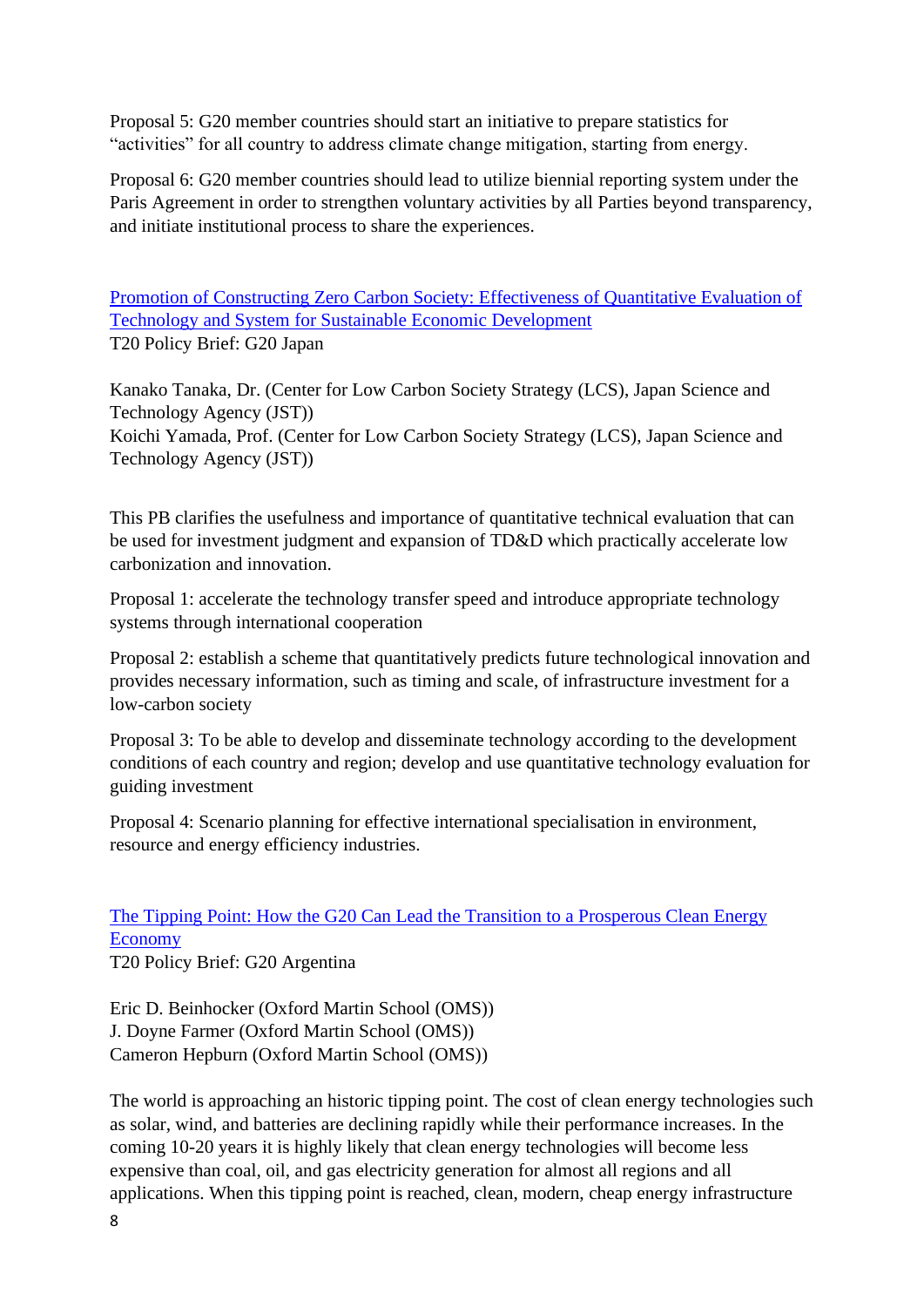will rapidly replace dirty fossil infrastructure. While this is good news, unfortunately this tipping point is not going to happen soon enough to prevent dangerous levels of climate change. The generating infrastructure the world has today already has enough "baked in" future emissions to exceed the 1.5-2°C warming limit committed to in the Paris Agreement. Recommendations:

Support Clean Energy R&D: Most G20 governments have made public commitments to the Mission Innovation initiative whose goal is to double current annual public R&D funding in clean energy to \$30 billion globally by 2020. A key step is to ensure that those commitments are fulfilled, that the remaining G20 countries join the pledge, and the ambition of the pledges increases. It is also critical for countries to take policy steps to encourage the private sector to significantly increase its R&D investments as well, for example through R&D tax credits, public/private R&D partnerships, and government supported innovation competitions.

Enlarge the Clean Energy Market: History shows that government market creation/expansion can help increase cumulative production volumes thus driving new technologies down the Wright's Law curve to the tipping points where market forces take over. Policies that would encourage market expansion include: Auctions for clean energy power, Investment incentives (e.g. tax credits), End-user adoption incentives (e.g., feed-in-tariffs tax credits), Performance standards (e.g. renewable portfolio standards), Government purchasing (e.g. energy, buildings, vehicles), Removing subsidies for fossil fuels, Carbon pricing

## Enable Clean Energy Deployment

Finally, even as clean energy sources become cost-competitive and even cheaper than fossil fuel sources, a further set of barriers to their deployment must be addressed. Current grid systems and other infrastructure are optimized for the fossil fuel economy. Critical public investments and reforms will be required to enable large scale renewable adoption. These include: Smart-grid R&D and investments, Demand management technology R&D and adoption incentives Grid enlargement, interconnect investments, Electric vehicle charging infrastructure investments/incentives

## [Towards a comprehensive approach to climate policy, sustainable infrastructure, and finance](https://www.g20-insights.org/policy_briefs/towards-comprehensive-approach-climate-policy-sustainable-infrastructure-finance/) T20 Policy Brief: G20 Germany

Céline Bak (Centre for International Governance Innovation (CIGI)) Amar Bhattacharya (The Brookings Institution)

Ottmar Edenhofer (Mercator Research Institute on Global Commons and Climate Change (MCC))

Brigitte Knopf (Mercator Research Institute on Global Commons and Climate Change (MCC))

This policy brief proposes a comprehensive approach that links inclusive growth, sustainable development and the climate goals. It builds on a sustainable infrastructure with three key pillars:

(i) G20 governments should strengthen and reorientate investment strategies to exploit the significant opportunities of low-carbon, climate-resilient infrastructure, through targets on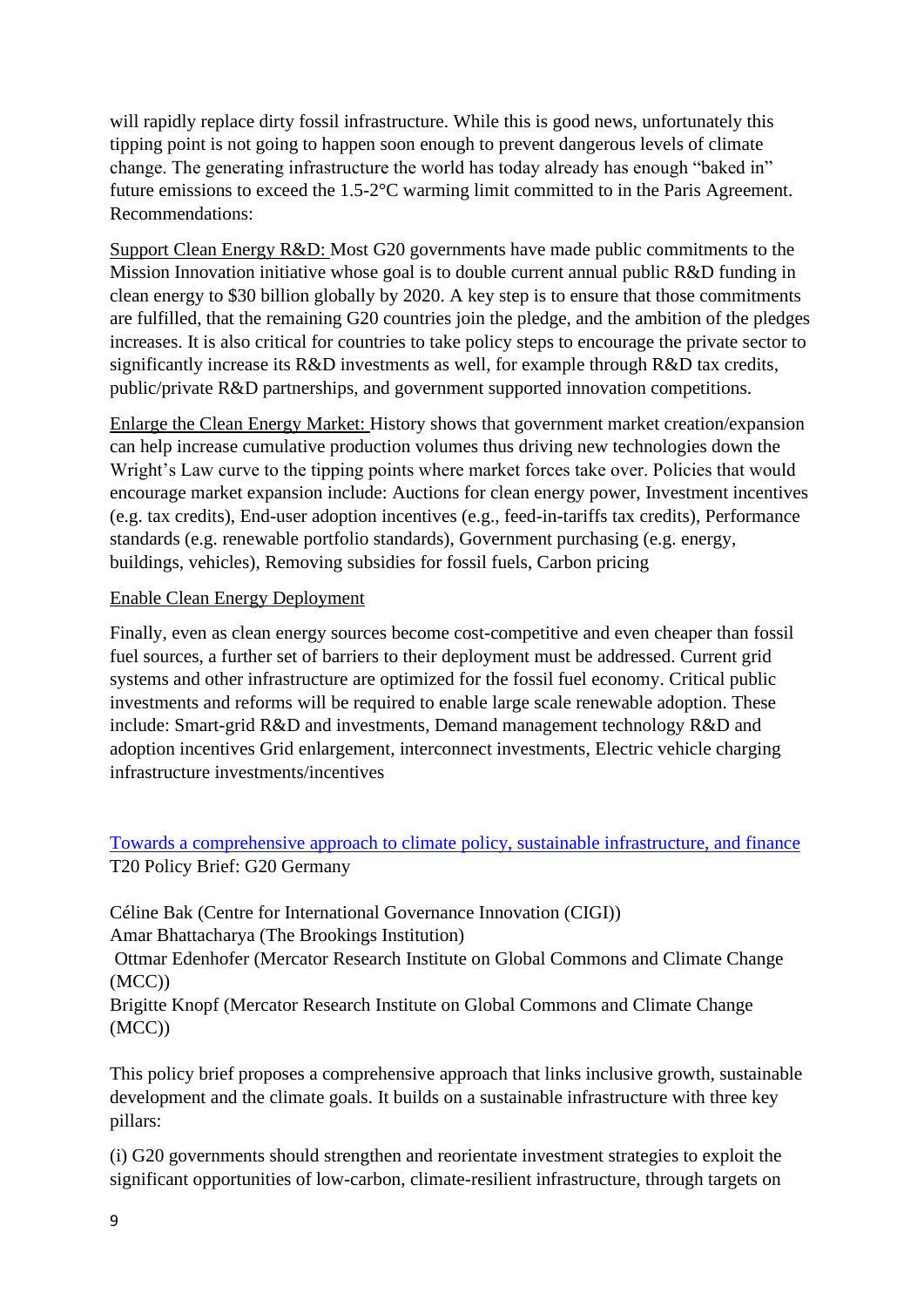quantity and quality of sustainable infrastructure consistent with the Sustainable Development Goals, systematic assessments of current investments and future plans and of the impediments to sustainable infrastructure, and by inviting Multilateral Development Banks (MDBs) working in cooperation with other international organizations and private entities to establish common definitions and standards for sustainable infrastructure to shape public and private investments

(ii) To transform finance to enable and drive change, the G20 should: ask MDBs to set a system-wide target for supporting the scaling up of sustainable infrastructure consistent with the ambitions of the SDGs and the Paris Agreement; invite the Financial Stability Board (FSB) to establish a platform to exchange experiences and develop approaches to disclosure on climate-related financial risks; and encourage Development Banks and private-sector financial institutions to adopt shadow carbon pricing in internal decision-making

(iii) Setting the prices right by phasing out fossil fuel subsidies by 2022 and putting a price on carbon. To achieve the latter, the G20 should commit to a peer review process to assess the adequacy of the current carbon pricing systems and develop a carbon pricing roadmap, including: increased coverage of emissions, minimum price, a peer review to assess adequacy of carbon prices for delivering NDCs and Paris, measures to make carbon pricing socially balanced and enable a just transition

## [Policy options for a socially balanced climate policy](https://www.g20-insights.org/policy_briefs/policy-options-socially-balanced-climate-policy/)

T20 Policy Brief: G20 Germany

Thang Dao Nguyen (Mercator Research Institute on Global Commons and Climate Change, MCC)

Ottmar Edenhofer(Mercator Research Institute on Global Commons and Climate Change, MCC)

Michael Jakob (Mercator Research Institute on Global Commons and Climate Change, MCC) David Klenert (Mercator Research Institute on Global Commons and Climate Change, MCC) Gregor Schwerhoff (Mercator Research Institute on Global Commons and Climate Change, MCC)

Jan Siegmeier (Mercator Research Institute on Global Commons and Climate Change, MCC) Gianluca Grimalda (Kiel Institute for the World Economy)

Climate policies, including removing fossil subsidies or imposing carbon prices, can be designed in a way that is both efficient in addressing climate change and results in a fair distribution of the associated costs.

## Recommendations:

- Explore the feasibility of further strengthening the ongoing process of carbon pricing
- Use reductions in fossil fuel subsidies to finance a modern approach to fight poverty
- Determine the optimal form of making climate policy progressive, e.g. by using a revenue neutral approach
- Identify and implement complementary policies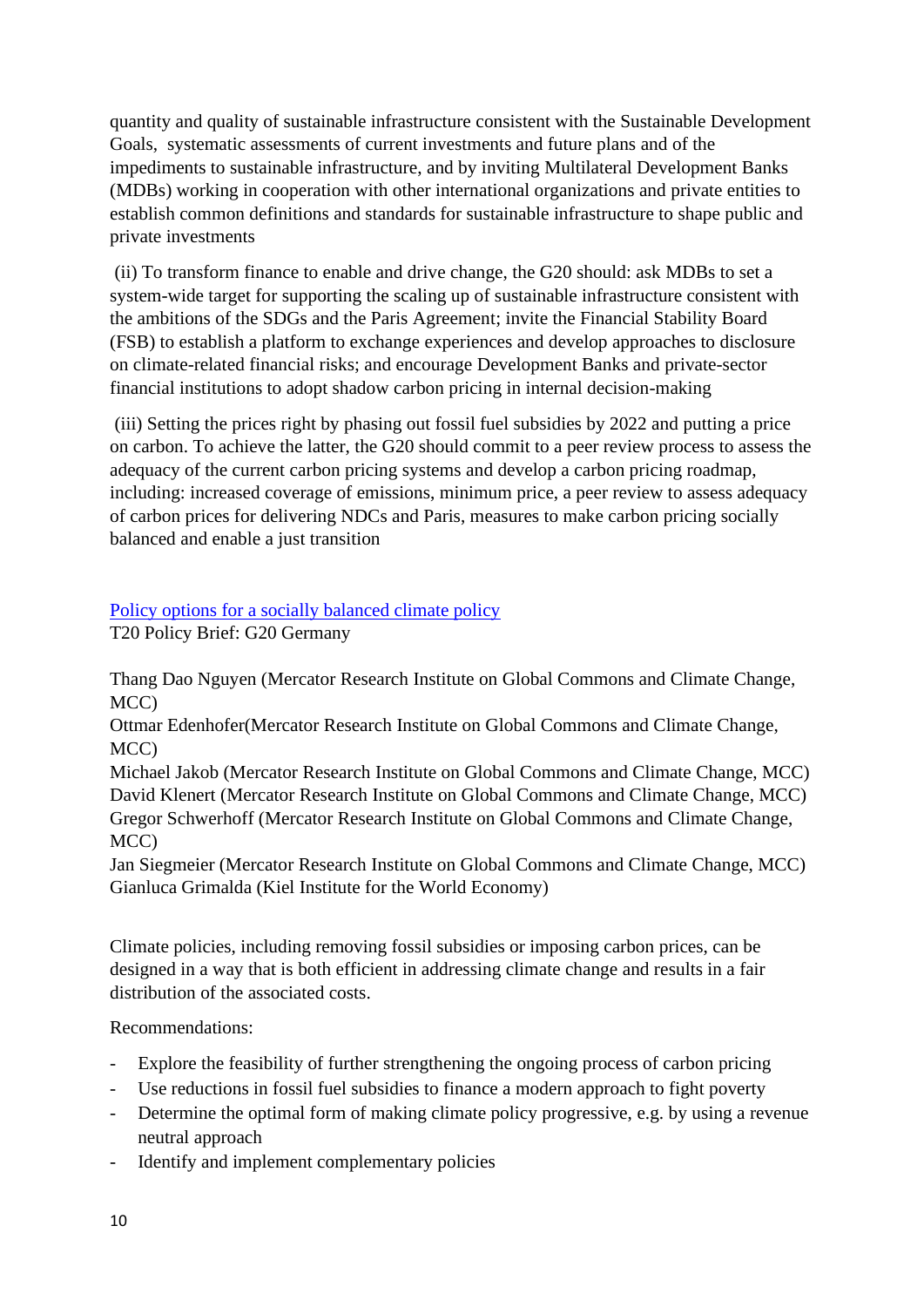Explore options for overcoming political obstacles, e.g. by addressing the interests of affected workers and asset owners

# <span id="page-10-0"></span>**B. Aligning finance flows with the Paris targets**

Investing in Climate Change [Mitigation:](https://www.g20-insights.org/policy_briefs/investing-in-climate-change-mitigation-a-g20-action-plan-for-upscaling-private-sector-contributions-3/) A G20 Action Plan for Upscaling Private Sector **[Contributions](https://www.g20-insights.org/policy_briefs/investing-in-climate-change-mitigation-a-g20-action-plan-for-upscaling-private-sector-contributions-3/)** 

T20 Policy Brief: G20 Japan

Venkatachalam Anbumozhi (Economic Research Institute for ASEAN and East Asia (ERIA)) Kaliappa Kalirajan (Australian National University)

Jootae Kim ((German Development Institute / Deutsches Institut für Entwicklungspolitik (DIE))

Peter Wolff (German Development Institute / Deutsches Institut für Entwicklungspolitik (DIE))

The world will need to see some US\$ 20 trillion in capital expenditure on lowcarbon energy supply and in energy efficiency to meet the Paris Agreement targets. Given the large scale of the investment required to decouple carbon emissions from economic growth, it will have to rely largely on mobilizing private capital. The G20 has taken initial steps to formulate a climate agenda to be financed by private capital, but more needs to be done. The Policy Brief proposes four interrelated solutions: a low-carbon transition fund, a financial performance warranty program, best low-carbon regulations and a high-quality infrastructure program as an action plan for G20 to accelerate a private sector-led climate mitigation agenda at the global level.

Green Shift to Sustainability: Co-Benefits & Impacts of Energy Transformation on Resource [Industries, Trade, Growth, and Taxes](https://www.g20-insights.org/policy_briefs/green-shift-sustainability-co-benefits-impacts-energy-transformation-resource-industries-trade-growth-taxes/)

T20 Policy Brief: G20 Germany

R. Andreas Kraemer (lead) – Center for International Governance Innovation (CIGI), Canada Barry Carin – Center for International Governance Innovation (CIGI), Canada Max Gruenig – Ecologic Institute, Germany & United States Fernando Naves Blumenschein & Renato Flores – Fundação Getulio Vargas (FGV), Brazil Akshay Mathur – Gateway House, India Clara Brandi – German Development Institute (GDI-DIE) Thomas Spencer – Institut du développement durable et des relations internationales (IDDRI), France Sebastian Helgenberger & Sonja Thielges – Institute for Advanced Sustainability Studies (IASS), Germany Scott Vaughan – International Institute for Sustainable Development (IISD), Canada Shelagh Whitley – Overseas Development Institute (ODI), UK Joël Ruet – The Bridge Tank, France Hermann Ott – Wuppertal Institute, Germany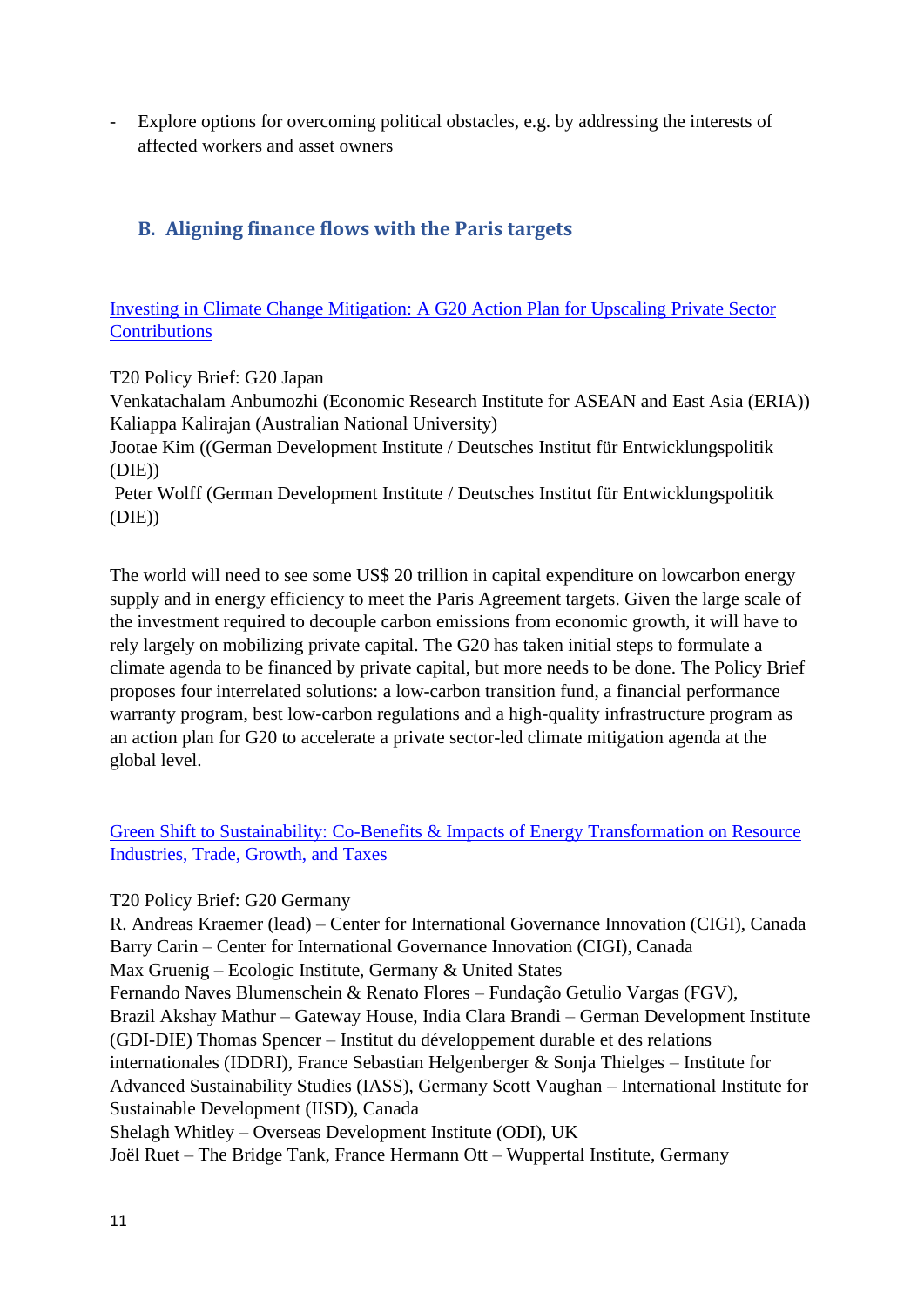Energy transformation towards 100% renewable energy is economically inevitable, and socially and environmentally desirable, yet it may produce negative signals in outdated statistics as fossil trade diminishes and the sector shrinks. The PB proposes that this paradoxon should be addressed in a joint report by, e.g., IRENA, IMF, OECD, and the World Bank, and the Task Force on Climate-Related Financial Disclosures, on the wider economic implication and the true costs and benefits of the energy transformation that are not visible in widely used economic statistics.

Fostering [sustainable](https://www.g20-insights.org/policy_briefs/fostering-sustainable-global-growth-green-finance-role-g20/) global growth through green finance – what role for the G20? T20 Policy Brief: G20 Germany

Kathrin Berensmann (German Development Institute, DIE) Ulrich Volz (SOAS University of London and German Development Institute, DIE) Isabella Alloisio (Fondazione Eni Enrico Mattei, FEEM) Celine Bak (Centre for International Governance Innovation, CIGI) Amar Bhattacharya (Brookings) Gerd Leipold (Climate Transparency) Hannah Schindler (Climate Transparency) Lawrence MacDonald (World Resources Institute, WRI) Tian Huifang (Chinese Academy of Social Science, CASS) Qingqing Yang (Renmin University of China, RDCY)

For a 2°C compatible pathway, the G20 countries face an enormous investment gap. However, public spending will not suffice to finance the green transformation. In fact, a significant amount of private investment is required. It is therefore important to align the financial system – banking, capital markets and insurance – with sustainable development. To increase green investments and align financial markets with sustainable development, the G20 should:

1) promote the standardization of green finance practices,

2) enhance the transparency of information by promoting disclosure standards for carbon and environmental risks;

3) support market development for green investments at a global level;

4) support developing countries in developing and implementing national sustainable finance roadmaps.

[Innovative green-technology SMEs as an opportunity to promote financial de-risking](https://www.g20-insights.org/policy_briefs/innovative-green-technology-smes-opportunity-promote-financial-de-risking/) T20 Policy Brief: G20 Germany

Venkatachalam Anbumozhi (Economic Research Institute for ASEAN and East Asia (ERIA)) Céline Bak (Centre for International Governance Innovation (CIGI)) Joël Ruet (The Bridge Tank) Elena Verdolini (Fondazione Eni Enrico Mattei (FEEM)) The policy brief recommends that the G20 target innovative green-technology SMEs as an opportunity to promote financial de-risking while addressing Paris Agreement commitments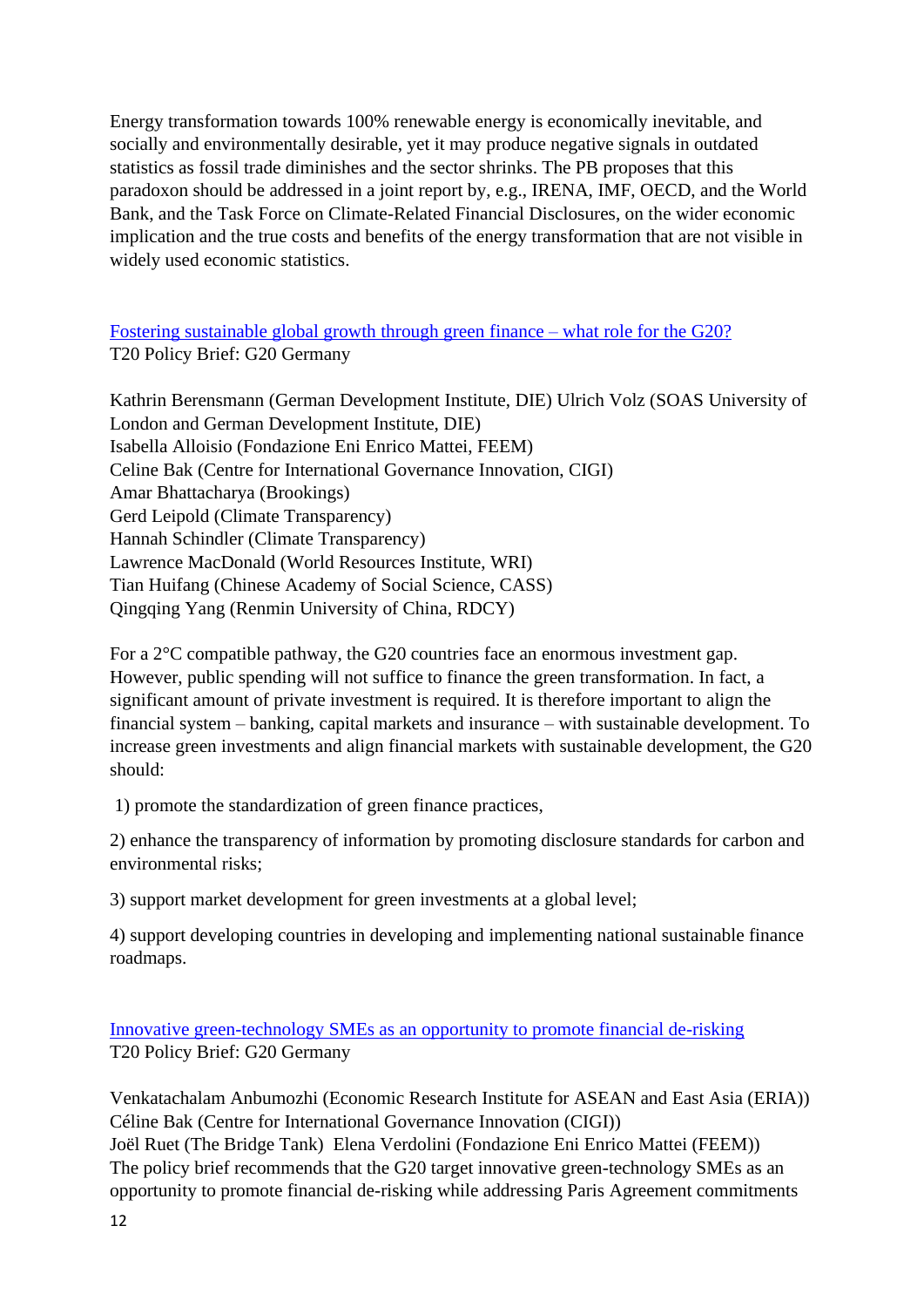and UN Sustainable Development Goals. This should be achieved by creating signals for private investors through:

(1) a reporting system that can help monitor the scale-up of green-technology SMEs;

(2) the use of public funds to signal innovative green-technology SMEs to investors;

(3) the inclusion of SMEs in the design of green finance platforms. By implementing these recommendations, the G20 will ensure that innovative, low-carbon SMEs become attractive, low(er)-risk investment opportunities for the private sector.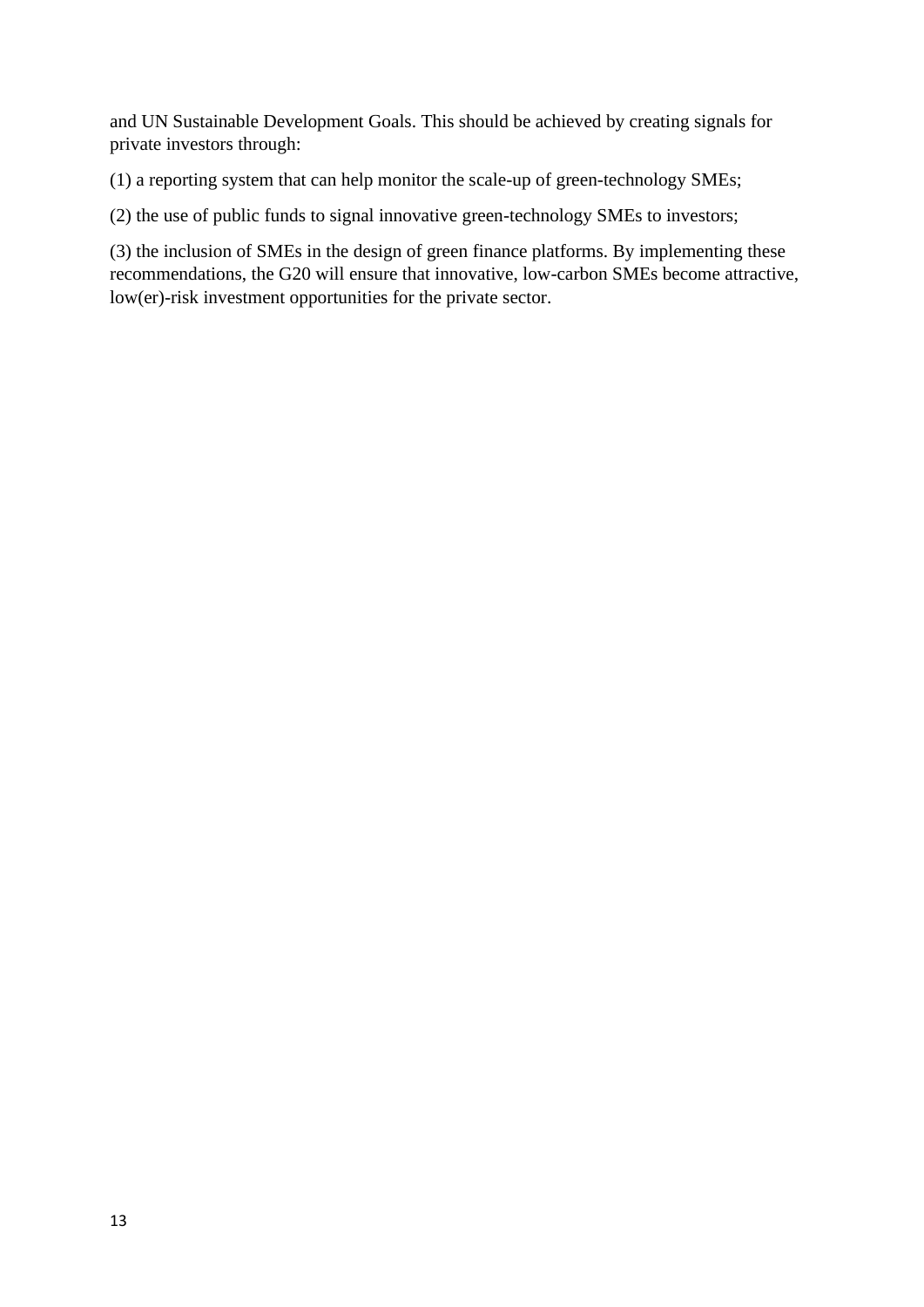# <span id="page-13-0"></span>**C. Support climate action in developing countries**

Energy Transition in Emerging and [Developing](https://t20japan.org/wp-content/uploads/2019/03/t20-japan-tf3-6-energy-transition-emerging-developing-countries.pdf) Countries: Promoting the New Paradigm T20 Policy Brief: G20 Japan

Thomas Spencer (The Energy and Resources Institute [TERI]) Ajay Mathur (The Energy and Resources Institute [TERI])

There is a new paradigm of energy transition emerging. In several important sectors, the transition is now endogenous, driven by the achieved or imminent competitiveness of lowcarbon technologies. This is the case notably for the power sector, energy efficiency, and increasingly for segments of the personal transport sector. However, other sectors such as industry and heavy transport are lagging behind. These sectors are particularly relevant for developing countries, which have large unmet material and freight transport needs. The whole international policy environment needs to evolve to reflect the new paradigm.

Recommendations:

- G20 Countries Should Announce A 2030 Deployment and Cost Target for Stationary Storage and A Related Initiative to Scale-Up R&D in Grid-Scale Energy Storage
- G20 Countries Should Announce A Platform For Low-Carbon Industry and Goals for the Deployment of Pilot Projects
- Reallocate Funding to Assist Developing Countries in Meeting the New Paradigm (cost advantage of RE/low carbon)

## [Green Fiscal Reform for a Just Energy Transition in Latin America](https://www.g20-insights.org/policy_briefs/green-fiscal-reform-for-a-just-energy-transition-in-latin-america/)

T20 Policy Brief: G20 Argentina Carlos Trinidad (Sociedad Peruana de Derecho Ambiental: SPDA) Rafael Soria (Escuela Politécnica Nacional de Ecuador) Ottmar Edenhofer (Mercator Research Institute on Global Commons and Climate Change (MCC)) Michael Jakob (Mercator Research Institute on Global Commons and Climate Change

(MCC))

Abstract: Green fiscal reforms would contribute to climate change mitigation, increase the economic efficiency of national tax systems and provide additional public revenues. Policy makers need to ensure that the overall political and macro-economic conditions are favorable for green fiscal reforms and develop comprehensive reform plans. Reforms cannot usually be introduced directly; they require gradual introduction and appropriate policy sequencing. To avoid adverse impacts for the poorest sections of the population, it is crucial to understand the distributional impacts of higher energy prices and design appropriate compensation schemes. To ensure that all relevant social groups are fairly considered, transparency and stakeholder participation are crucial. International fora, such as the G20, can play a crucial role in sharing experiences on different design options, carrying out monitoring and peer-review of green fiscal policies, providing financial assistance and building administrative and institutional capacities.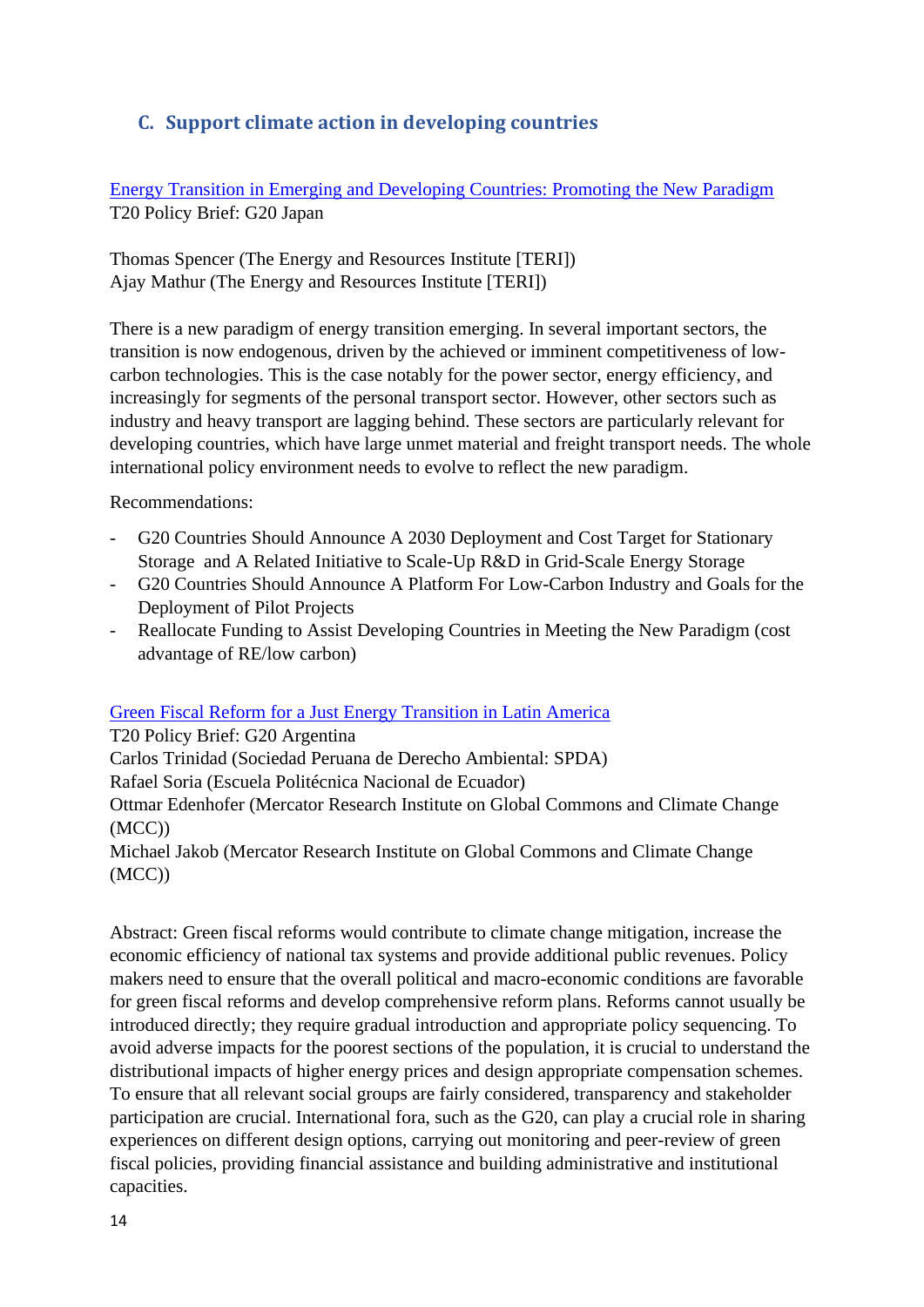## Potential of Various Renewable Energy and its [Introduction](https://t20japan.org/policy-brief-various-renewable-energy-policy-southeast-asia/) Policy in Southeast Asia T20 Policy Brief: G20 Japan

Hiroshi Komiyama (Mitsubishi Research Institute Inc.) Kazuo Matsushita (Institute for Global Environmental Studies [IGES]) Ajay Mathur (The Energy and Resources Institute) Tamiksha Singh (The Energy and Resources Institute) Kenichiro Yamaguchi (Mitsubishi Research Institute Inc.) Kuniyuki Nishimura (Mitsubishi Research Institute Inc.) Nobuyuki Kobayashi (Mitsubishi Research Institute Inc.) Turki Alaqeel (King Abdullah Petroleum Studies and Research Center [KAPSARC])

Abstract: Renewable energy has gained importance and is changing the face of energy business. Introduction of community-based off-grid renewable electricity in developing countries is desirable from the viewpoint of fostering inclusive growth. Southeast Asia provides an ideal ground for demonstration, since the region is endowed with abundant renewable resources as well as a significant need for off-grid electricity. Identified impediments include inadequacies in accumulation of relevant data, management skills, financing and harmonization. Assistance by governments and international institutions such as development banks, coupled with utilizing private sector skills on energy management and novel financing methods are the keys to overcoming them.

[The G20 Countries Should Lead the Way in Designing and Participating in a Greenhouse Gas](https://www.g20-insights.org/wp-content/uploads/2017/03/The-G20-Countries-Should-Lead-the-Way..pdf)  [Emissions Allowance Trading System that Will Provide Adequate Financing to Enable Low-](https://www.g20-insights.org/wp-content/uploads/2017/03/The-G20-Countries-Should-Lead-the-Way..pdf)Income [Countries to Meet their COP21 Pledges](https://www.g20-insights.org/wp-content/uploads/2017/03/The-G20-Countries-Should-Lead-the-Way..pdf)

T20 Policy Brief: G20 Germany

Adam Rose (University of Southern California Price School of Public Policy) Dan Wei (University of Southern California Price School of Public Policy) Noah Miller (University of Southern California Price School of Public Policy) Christian Flachsland (Hertie School of Governance)

International policy coordination, such as a system of tradable greenhouse gas (GHG) emissions allowances, can greatly lower the cost to all participants of slowing climate change. An emissions trading system involving all G20 countries that made unconditional pledges could reduce total mitigation costs from an estimated \$1.5 trillion to \$0.24 trillion, a savings of 83%. Moreover, the ensuing allowance sales revenues would greatly enhance the capability of lower-income G20 countries to meet their pledges.

## Recommendations:

Recommendation 1: G20 countries should show leadership in developing a GHG emissions allowance trading system. Progress by G20 countries in this direction has the potential to illuminate the path forward toward a truly global system of emissions trading.

Recommendation 2: Under an emissions allowance grandfathering and trading arrangement, require supplemental direct cash transfers from either, or both, high-income countries and the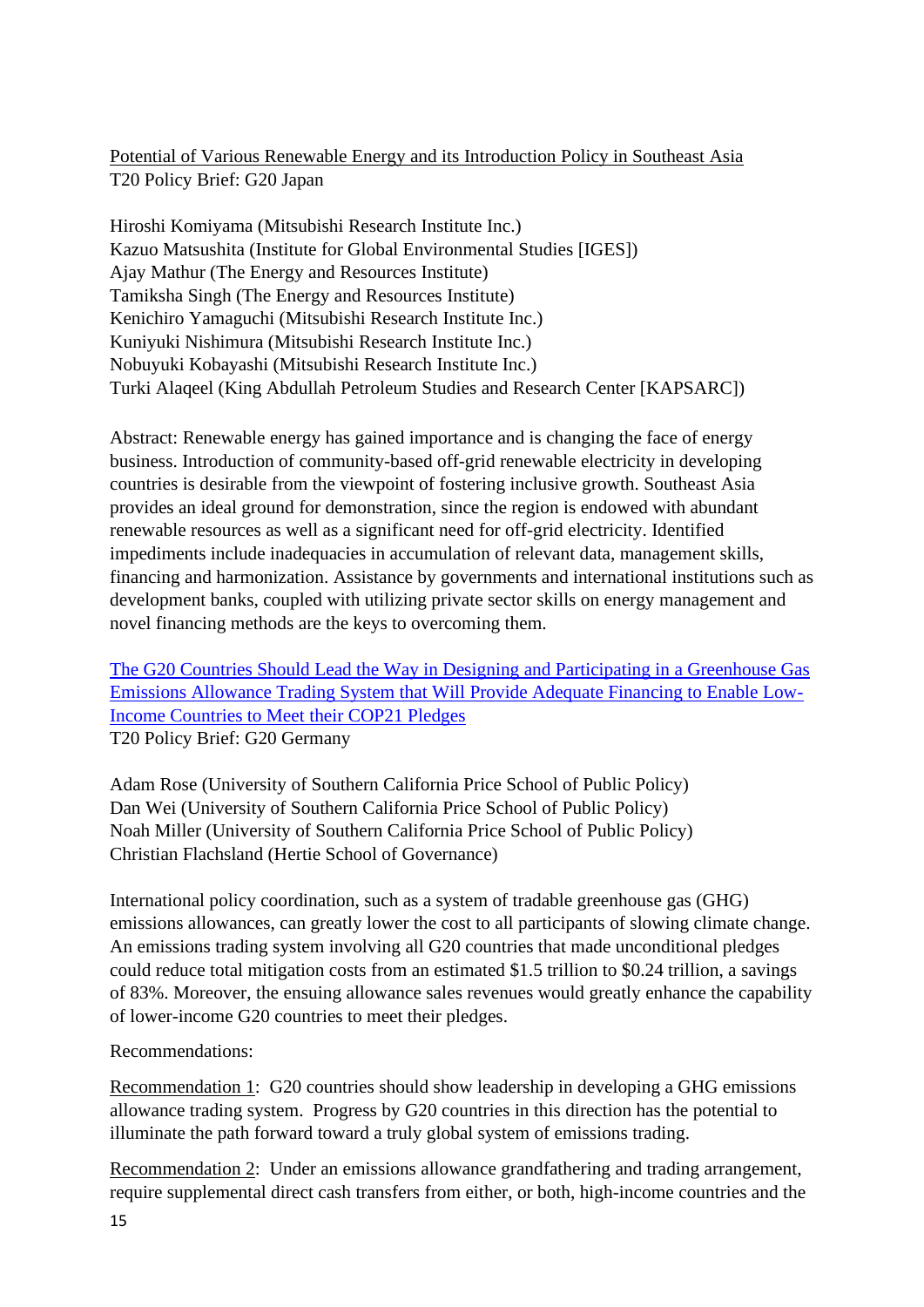middle-income countries/regions for whom allowance sales revenue more than offsets mitigation costs, to fund the \$100 billion needed by low-income countries to meet their COP21 pledges.

Recommendation 3: Design an auction-based trading arrangement that provides the \$100 billion to LMI countries through the redistribution of auction revenues.

Recommendation 4: Gradually establish international policy linkages, such as via linked C&T systems, harmonized carbon prices (e.g., coordinated GHG taxes or price floors in C&T systems), or linked regulatory policies, to realize efficiency gains from achieving the leastcost combination of mitigation strategies across countries and from implementing international climate finance transfers.

Recommendation 5: The design and implementation of an allowance trading system should be considered in a broader policy context, including accompanying measures. A Monitoring, Reporting and Verification framework is needed to guarantee the additionality of emission reductions under the trading system.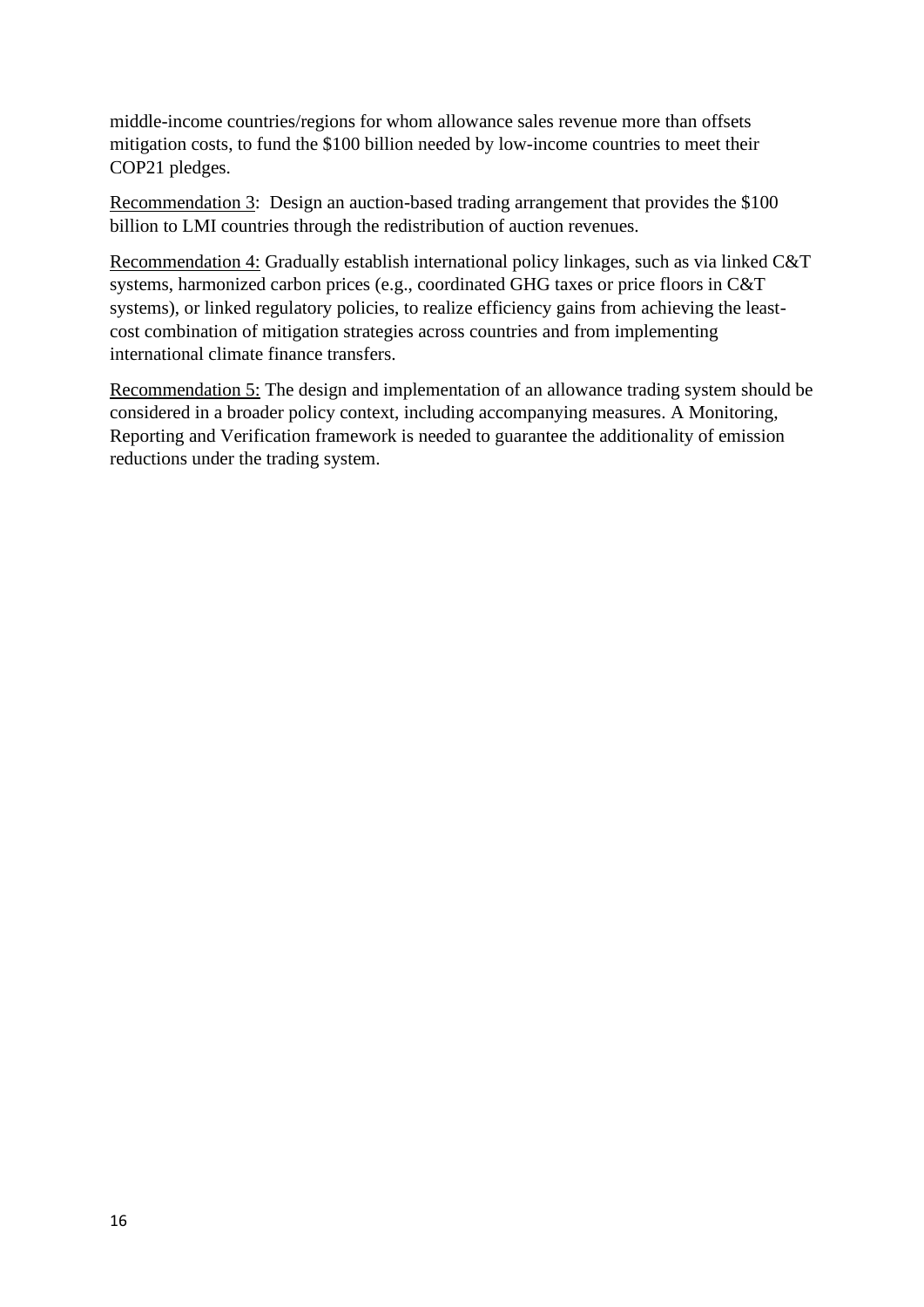# <span id="page-16-0"></span>**D. Urban and infrastructure development**

Addressing Critical Issues for Building Climate Resilient [Infrastructure](https://t20japan.org/policy-brief-critical-issues-climate-resilient-infrastructure/) T20 Policy Brief: G20 Japan

Riya Rahiman(The Energy and Resources Institute [TERI])

The changing climate, manifested through weather anomalies and extreme weather events pose direct physical risks to infrastructure and assets and threaten vital infrastructure. Taking into account the vulnerability of infrastructure to climate change impacts, it is imperative that climate change concerns are a key consideration while designing infrastructure

Proposal 1: G20 member countries should mainstream climate change concerns when planning and designing infrastructure to develop climate resilient infrastructure.

Proposal 2: G20 member countries should strengthen an enabling environment to mainstream climate change concerns in planning and approval processes for infrastructure development and improve access to climate risk information, and capacity building for informed policy formulation.

Proposal 3: G20 member countries should direct concrete efforts towards leveraging on innovative financial mechanisms for maximizing investment in the development of climate resilient infrastructure.

[Enhancing climate resilience through urban infrastructure and metropolitan governance](https://www.g20-insights.org/wp-content/uploads/2018/07/GSx-TF-2-PB-resilience-22-05-18.pdf) T20 Policy Brief: G20 Argentina

Gabriel Lanfranchi, Centro de Implementación de Políticas Públicas para la Equidad y el Crecimiento, (CIPPEC) Ana Carolina Herrero, Centro de Implementación de Políticas Públicas para la Equidad y el Crecimiento, (CIPPEC) John E. Fernandez, Massachusetts Institute of Technology (MIT) Francisca Rojas, Inter-American Development Bank (IADB) Katerina Trostmann, World Resources Institute (WRI)

The largest amount of greenhouse gas (GHG) emissions are produced in cities. Yet they are also at risk of facing the financial and human consequences of climate change, both in terms of lives lost and in material damages. However, national policies have great difficulty coordinating their efforts with subnational governments in a systematic manner. The PB proposes three types of innovative approaches to be considered, adopted and promoted by national governments and implemented locally:

Integrate the concept of urban metabolism into adaptation strategies: We propose the promotion of a new technical-methodological approach across a given territory that accounts for the relationship between resource and energy flows and greenhouse gas (GHG)emissions;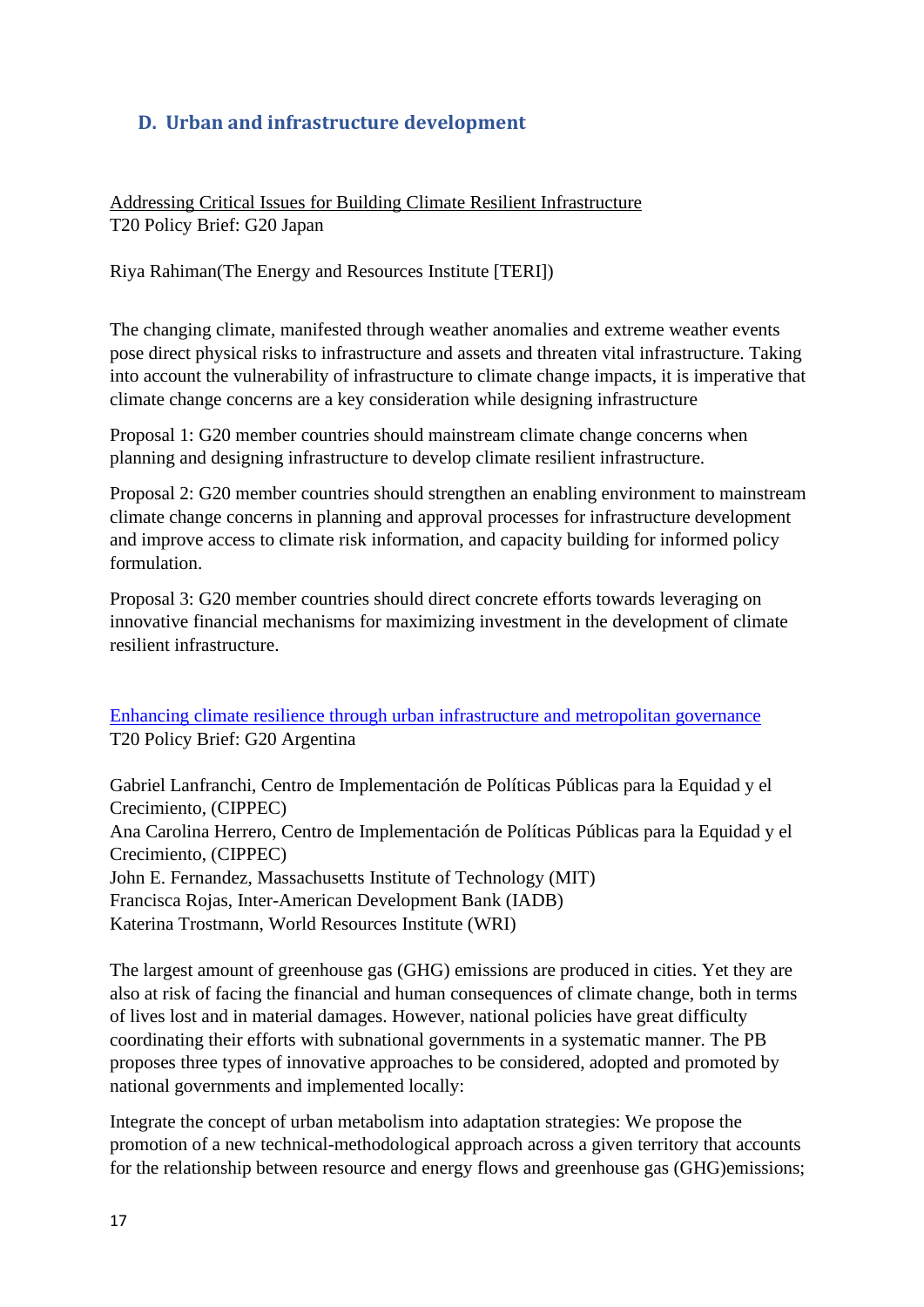Develop metropolitan governance mechanisms to promote and manage resilience more effectively: an integral way of organizing the governance of the planning and intervention processes in a given territory beyond its jurisdictional limits, to include multi-sector and multi-stakeholder coordination to overcome the administrative gridlock.

Incorporate low-carbon development strategies by rethinking infrastructure investments: a framework to finance infrastructure in order to achieve low carbon development pathways and climate resilient cities. This also means supporting the rapid development of green finance to support such investments. The G20 can support these recommendations by organizing its working groups by comprehensive themes and not by sectors.

## [The New Urban Paradigm](https://www.g20-insights.org/policy_briefs/the-new-urban-paradigm/)

T20 Policy Brief: G20 Argentina

Ana Carolina Herrero (Centro de Implementacion de Politicas Publicas para la Equidad y el Crecimiento (CIPPEC)) Gabriel Lanfranchi (Centro de Implementacion de Politicas Publicas para la Equidad y el Crecimiento (CIPPEC)) Inés Camilloni (National Scientific and Technical Research Council (CONICET)) Salvador Rueda Palenzuela (Agencia Ecología Urbana Barcelona) Steffen Bauer (German Development Institute / Deutsches Institut für Entwicklungspolitik (DIE)

This policy brief argues in favor of a new urban model that harnesses the power that cities have to curb global warming. Such a model is essential for meeting complex challenges in cities, such as promoting a cohesive social life and a competitive economic base while simultaneously preserving agricultural and natural systems crucial to soil, energy, and material resources. With most of the population living in urban areas, the G20 should recognize the key role that cities play in addressing global challenges such as climate change. The G20 Development Working Group, Climate Sustainability Working Group, and Energy Transitions Working Group should incorporate an urban approach to discussions related to climate change.

1) Foster the development of *a new ecologically-based urban model to tackle climate change: compact in its morphology, complex in its organization, metabolically efficient and socially cohesive*. Cities offer an extraordinary opportunity to implement cleaner energy and transport systems as well as refurbish and create new climate-resilient infrastructure. In this context, the G20's DWG, ETWG and CSWG should explore the benefits of a planned and climate– ecologically urban development.

2) *Make strides toward the implementation of the New Urban Agenda (NUA).* Given the role cities have as economic, social, and political actors, the G20 should promote the implementation of the NUA while accounting for the current challenges that hinder such development, such as the need to revive and transform existing urban systems that contribute to unsustainability.

3) Focus on empowering cities. Most of the SDGs and NDCs are to be implemented in urban areas. Thus, swifter decision-making, financial support, and local government planning are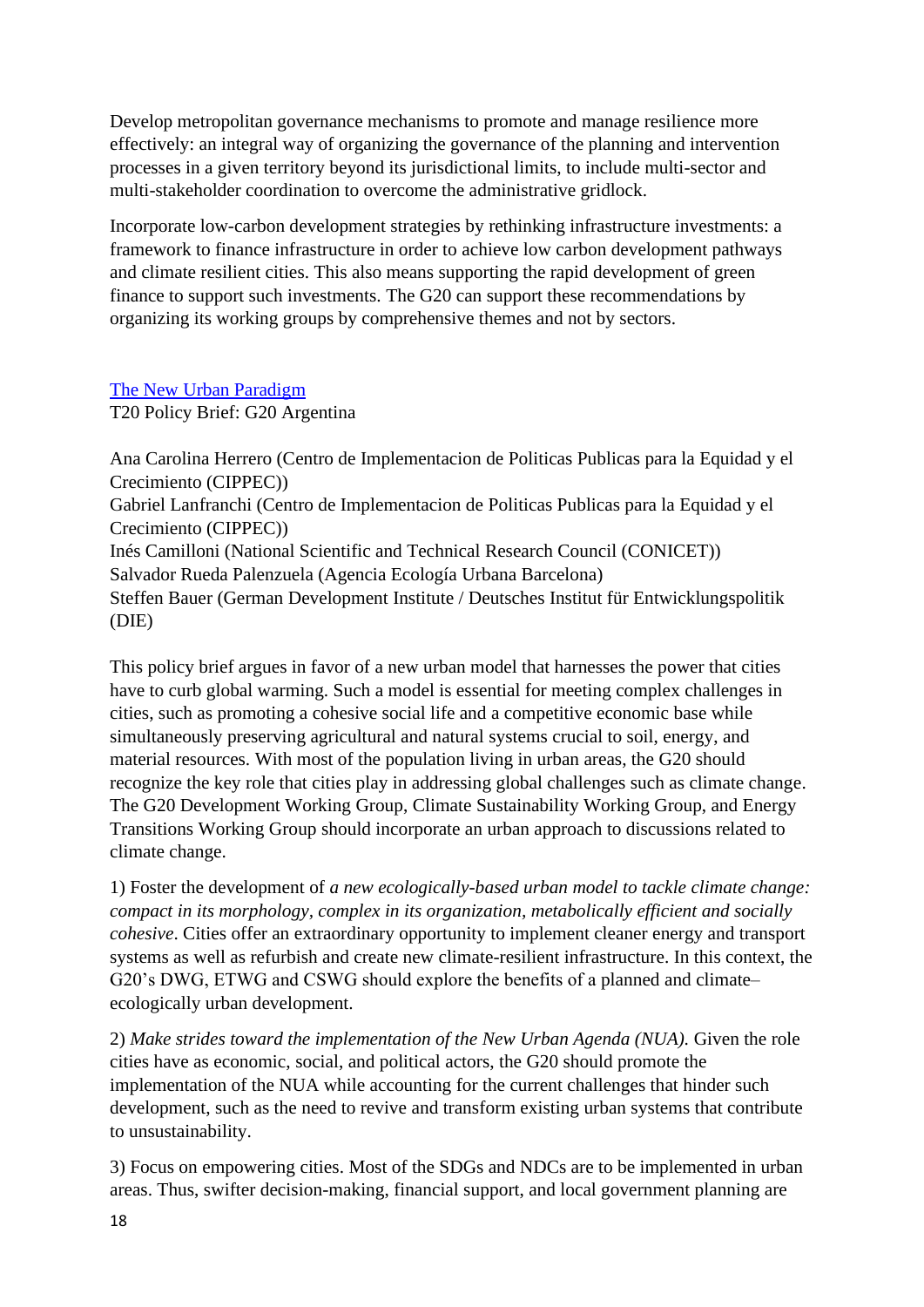key. G20 should enhance and promote the participation of cities in the international arena, particularly bearing in mind the critical role cities play in the implementation of NDCs, SDGs and the NUA Agendas. Moreover, the G20 should work to ensure that financing challenges do not constrain city-level decisions for investing in low carbon and climate-friendly infrastructure.

## Delivering National Climate Action Through [Decarbonized](https://www.g20-insights.org/policy_briefs/delivering-national-climate-action-through-decarbonized-cities/) Cities

T20 Policy Brief: G20 Japan Gabriel Lanfranchi (Centro de Implementacion de Politicas Publicas para la Equidad y el Crecimiento (CIPPEC)) Kate Kooka (OECD) Olivier Richard (Paris Urbanism Agency (Apur)) Malcolm Shield (C40 Cities Climate Leadership Group (C40))

The Paris Agreement Preamble recognized the significant role of local governments in tackling climate change. The G20 governments have the power to contribute to meeting the objectives set out in the Paris Agreement by undertaking ambitious policies that ensure decarbonization by 2050. The PB makes five proposal to the G20 to support this:

National governments of G20 countries should work with city governments to target decarbonization objectives

Empower local governments to finance the low-emission and resilient transition

Create under G20 a metropolitan working group

Acknowledge the role of local governments as pathfinders to support the transition

Enable local governments to adapt or develop the necessary legal and regulatory tools

# <span id="page-18-0"></span>**E. Circular Economy**

Policies and Practices to Enable Business Models for Resource [Efficiency](https://t20japan.org/wp-content/uploads/2019/03/t20-japan-tf3-7-business-models-efficiency-circular-economy.pdf) and a Circular [Economy](https://t20japan.org/wp-content/uploads/2019/03/t20-japan-tf3-7-business-models-efficiency-circular-economy.pdf) T20 Policy Brief: G20 Japan

Joyita Ghose (The Energy and Resources Institute (TERI)) Shilpi Kapur (The Energy and Resources Institute (TERI))

If current patterns of production and consumption continue, the global demand for materials is expected to more than double by 2050. The efficient use of resources can enable economic growth while also ensuring resource security and environmental sustainability. The promotion of business models which reduce the extraction of primary raw materials, increase the use of secondary materials, and generate less waste is central to achieving resource efficiency and a circular economy. However, the market share of these 'circular' business models has been limited,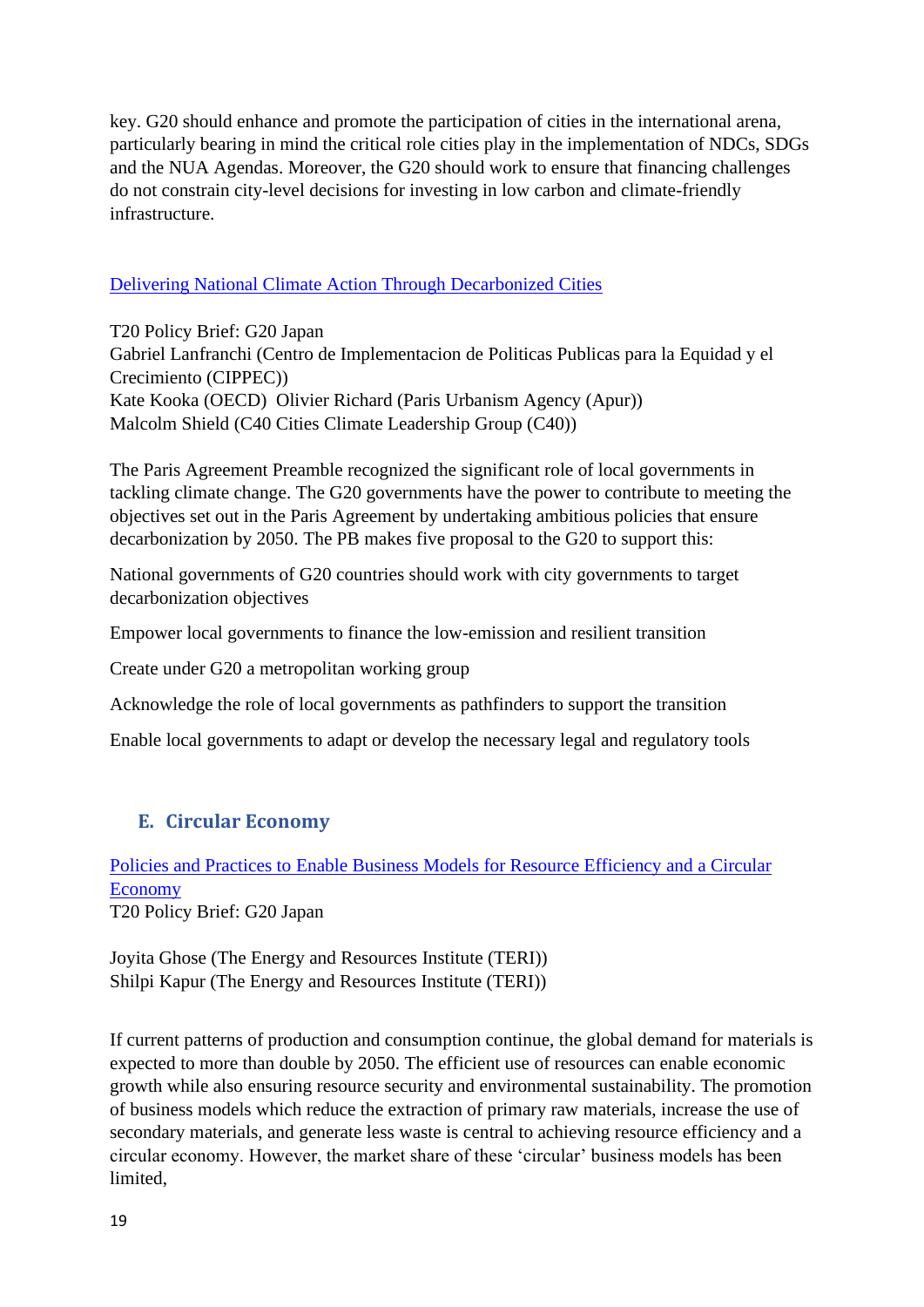#### Recommendations:

(i) incentivize circular business models through policy instruments that improve access to finance, the provision of tax incentives and subsidies, integrating resource efficiency criteria in procurement policies and practices, and enabling industrial symbiosis;

(ii) develop mechanisms, which may be either voluntary or binding, to mainstream circularity in business models through the promotion of design and material re-use standards, certification schemes, labeling requirements, and extended producer responsibility;

(iii) provide institutional support to circular business models through developing indicators and targets for resource efficiency, harmonizing waste and material use regulations, and facilitating partnerships between key resource users;

(iv) enable a behavioral shift among consumers through consumer awareness and education programmes, feedback mechanisms, and peer-based nudges.

Relevant G20 decisions or statements (interpretation rather than listing)

## Six [Proposals](https://t20japan.org/policy-brief-six-proposals-future-policies-circular-economy-society/) for Future Policies towards Circular Economy and Society T20 Policy Brief: G20 Japan

Yasuhiko Hotta (Institute for Global Environmental Strategies [IGES]) Lewis Akenji (Institute for Global Environmental Strategies [IGES]) Chika Aoki-Suzuki (Institute for Global Environmental Strategies [IGES]) Atsushi Watabe (Institute for Global Environmental Strategies [IGES]) Chen Liu (Institute for Global Environmental Strategies [IGES]) Jun Nakatani (University of Tokyo) Kiyo Kurisu (University of Tokyo) Eri Amasawa (University of Tokyo)

It is estimated that extraction and consumption of natural resources will double by 2060 compared to 2011 levels (OECD 2019). In addition, there has been a recent decline in resource productivity both in G20 countries and around the world (UNEP/IRP 2016, 2018). Continuous expansion of resource use and consumption due to globalisation and economic development will result in ever-increasing amounts of waste, and accompanying environmental impacts. For example, marine plastic waste pollution is estimated to cause economic damages of USD 13 billion a year (UNEP 2014). To achieve the Sustainable Development Goals (SDGs) within planetary boundaries (Steffen et al. 2015) , it is crucial to control the ever-expanding consumption of natural resources, and to expand the use of secondary resources, as well as to aim for increased use of a service-based economy; i.e. transition to "circular economy and society".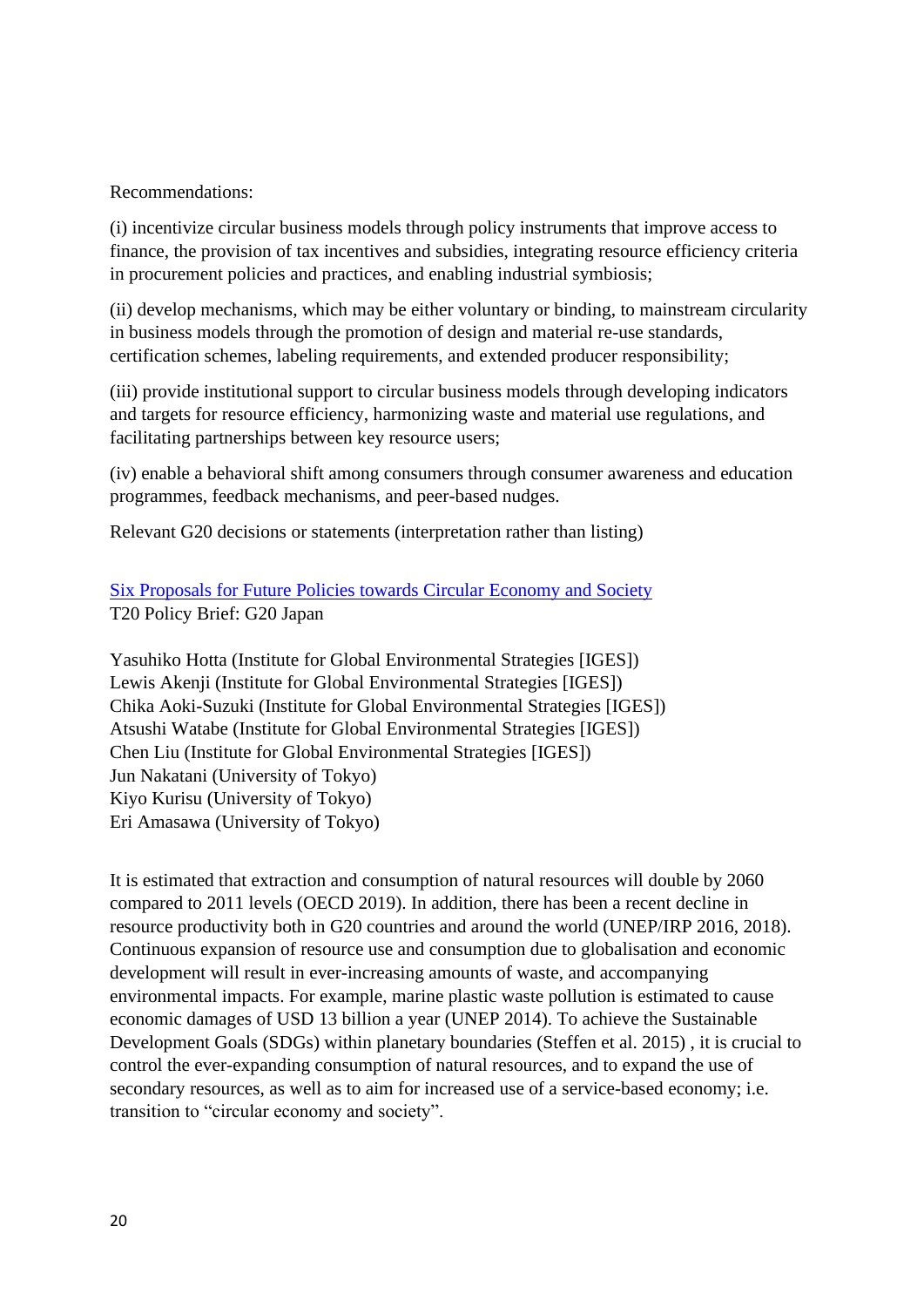Proposal 1: G20 countries need to capture the momentum of public attention on marine plastic pollution not as an isolated issue but as an opportunity to raise political and social priorities for circular economy and society Rationale

Proposal 2: G20 member countries should raise the ambition of policies incorporating Extended Producer Responsibility (EPR) by envisioning phasingout of single-use items and difficult-to-process products.

Proposal 3: G20 member countries should provide policy support for a business model for circular economy and society.

Proposal 4: G20 member countries should facilitate local/community-based initiatives of circular economy and society (Regional Circulating and Ecological Spheres) to rebuild social capital to help revitalize local areas.

Proposal 5: G20 member countries should encourage international mechanism development for policy coordination and harmonisation for circular economy and society.

Proposal 6: G20 member countries need to adopt a new measurement of wealth and development by incorporating planetary boundaries into the policy concept of circular economy and society.

[The contribution G20 governments can make to support the circular economy](https://www.g20-insights.org/policy_briefs/contribution-g20-governments-can-make-support-circular-economy/)

T20 Policy Brief: G20 Germany

Vasileios Rizos (Centre for European Policy Studies [CEPS])

Arno Behrens (CEPS)

Eleanor Drabik (CEPS)

In recent years the circular economy has received increasing attention worldwide due to, inter alia, the recognition that the security of supply of resources and environmental sustainability are crucial for the prosperity of countries and businesses. G20 countries should consider developing frameworks that enhance circular economies and create more sustainable production and consumption modes.

Recommendations:

- Integrate the circular economy into discussions about implementing the 2030 Agenda for Sustainable Development and the Paris Agreement.
- Encourage demand for circular economy products and services.
- Work towards agreed terminologies for circular products and processes

(In light of this issue, the G20 should collaboratively work towards agreed terminologies for products and processes relevant to the circular economy (e.g. remanufacturing, refurbishment, product life extension, etc.) with the aim of facilitating knowledge sharing among countries, reducing the risk of green-washing, and increasing opportunities for investing in circular economy projects and trading goods that can be considered 'circular' and are not hazardous. Most imporantly, this would also support the use of a common framework of indicators for a circular economy that would help in monitoring the circular economy performance of countries and companies worldwide.) Support transparency across global supply chains.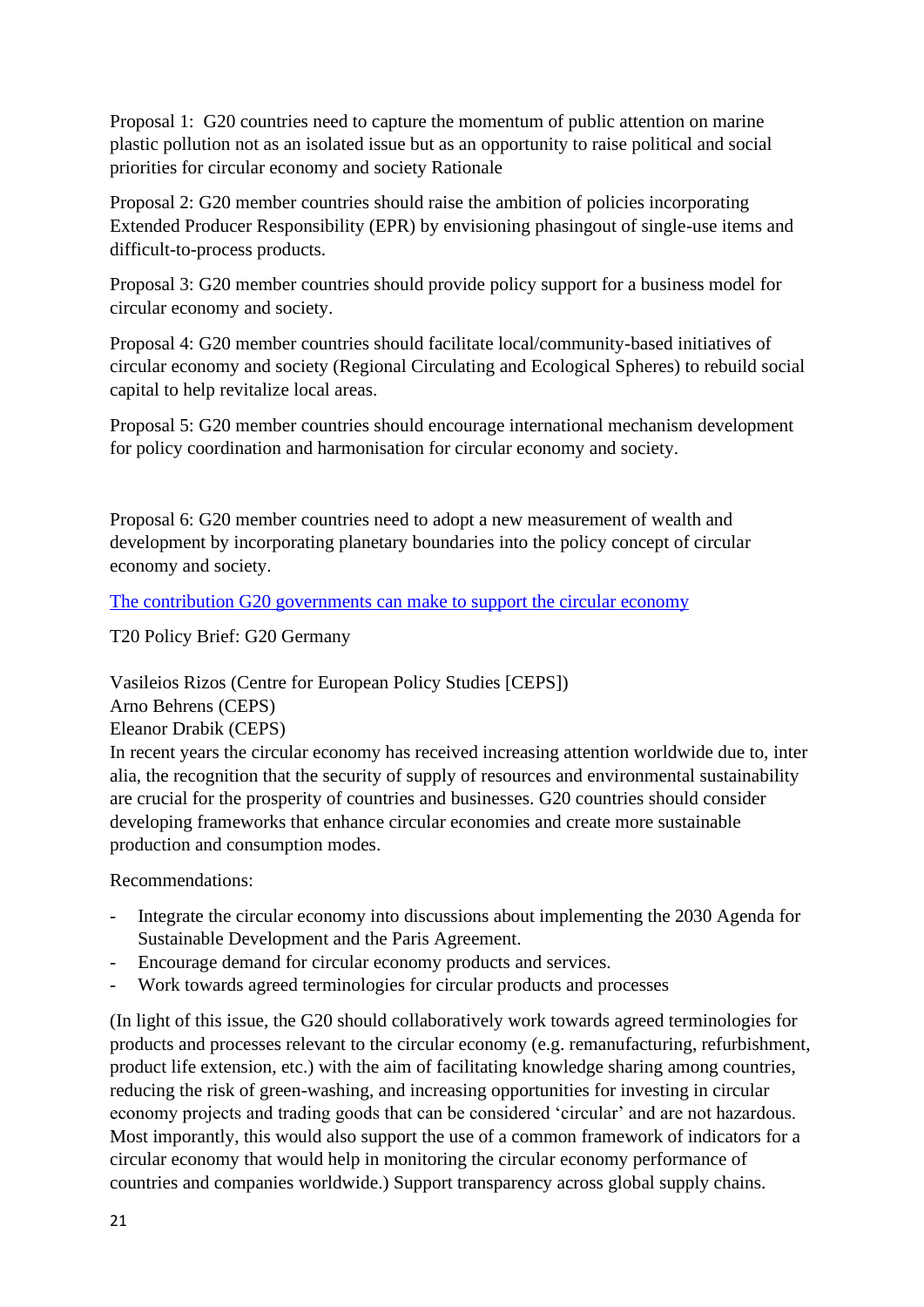(Companies increasingly participate in an international marketplace and are involved in global supply chains involving multiple companies and actors. In such complex supply chains, closing material loops would require improved transparency throughout the supply chains regarding the origins and content of circular products and materials. Improved transparency would furthermore facilitate collaboration among different industries and companies along the supply chains (World Economic Forum et al., 2014; Vanner et al., 2014). In this context, the introduction of standards, developed in collaboration between governments and companies, can ensure the quality of circular products and processes and support greater transparency along the supply chain). Facilitate financing for establishing circular supply chains. Proactively address transition issues.

## Circular economy measures to keep plastics and their value in the [economy,](https://www.g20-insights.org/policy_briefs/circular-economy-measures-keep-plastics-value-economy-avoid-waste-reduce-marine-litter/) avoid waste and reduce [marine](https://www.g20-insights.org/policy_briefs/circular-economy-measures-keep-plastics-value-economy-avoid-waste-reduce-marine-litter/) litter T20 Policy Brief: G20 Germany

Patrick ten Brink (Institute for European Environmental Policy [IEEP]) François Galgani (Ifremer) Heather Leslie (Vrije Universiteit Amsterdam) Michiel De Smet (Ellen MacArthur Foundation) Jean-Pierre Schweitzer (IEEP) Emma Watkins (IEEP)

Plastic remains a key material in the global economy, but low rates of collection, reuse and recycling, emissions of microplastic from product wear and tear, and often insufficient disposal measures are leading to far-reaching environmental, health, social and economic impacts. Measures that enable a transition to a circular economy can avoid waste and reduce marine litter, and contribute to keeping plastics and their value in the economy.

Recommendations:

- Create a global impetus for action on plastics and marine litter by encouraging the implementation of existing commitments.
- Encourage a framework of circular economy measures to promote change across governance levels.
- Develop and commit to a global roadmap for action on plastics and marine litter.
- Ensure collaboration and coherence with other processes such as the United Nations Sustainable Development Goals (SDGs)

[Better products by design](https://www.g20-insights.org/policy_briefs/better-products-design/) T20 Policy Brief: G20 Germany

Dustin Benton (Green Alliance) Simon Wilson (Green Alliance)

Our analysis of three products reveals how simple problems that frustrate consumers and waste resources could be easily fixed with new product standards for reparability and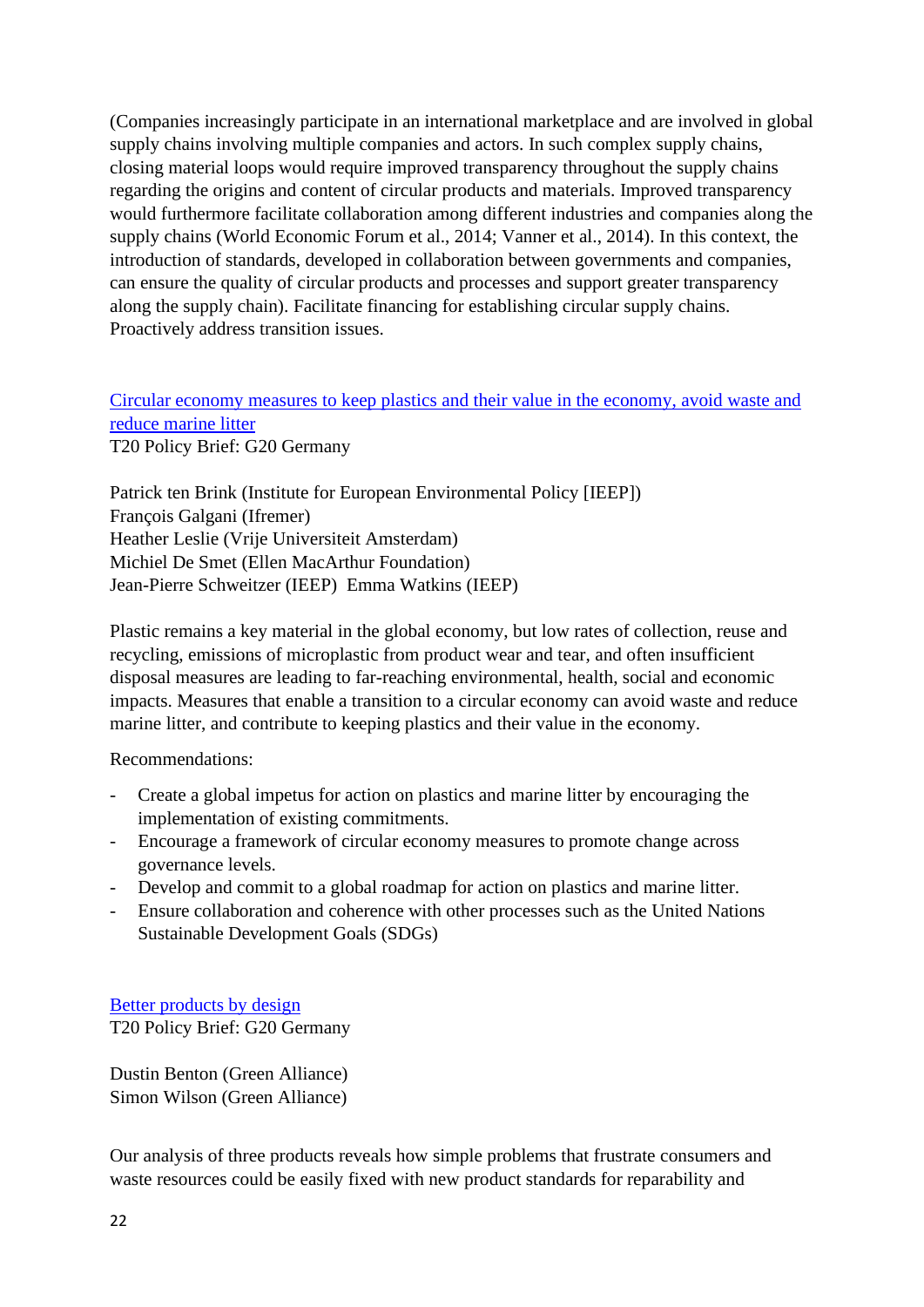durability. None of the solutions require new technology or business models, just market rules that keep manufacturers competing over quality. Leading economies should set ecodesign standards to deliver better products. The G20 can build on its approach to Energy Efficiency to promote resource efficiency and the circular economy, including measures to encourage better design.

Recommendations:

- Develop a G20 resource efficiency action plan.
- Promote better products by design.
- Include exchanges on ecodesign principles within a G20 resource efficiency action plan.

Biodiversity – A Key Source of [Technological](https://www.g20-insights.org/policy_briefs/biodiversity-a-key-source-of-technological-innovation/) Innovation

T20 Policy Brief: G20 Japan Anke Fischer (The James Hutton Institute) Jeanette Lim (Biomimicry Institute) André Mader (Institute for Global Environmental Strategies (IGES)) Alexandra Ralevski (Biomimicry Institute)

Biodiversity – the variety of life on Earth – provides a virtually infinite source of inspiration for technological innovation. Thousands of designs and strategies from thousands of unique species and ecosystems are being uncovered and mimicked for applications as diverse as surgery and space exploration. At the same time, however, unique species and ecosystems with unknown potential are being lost at an unprecedented rate due to human activities. G20 members will benefit from valuing biodiversity as an indispensable resource for technology. By fairly and equitably sharing those benefits among their populace, G20 members also set a global precedent for achieving many of the sustainable development goals.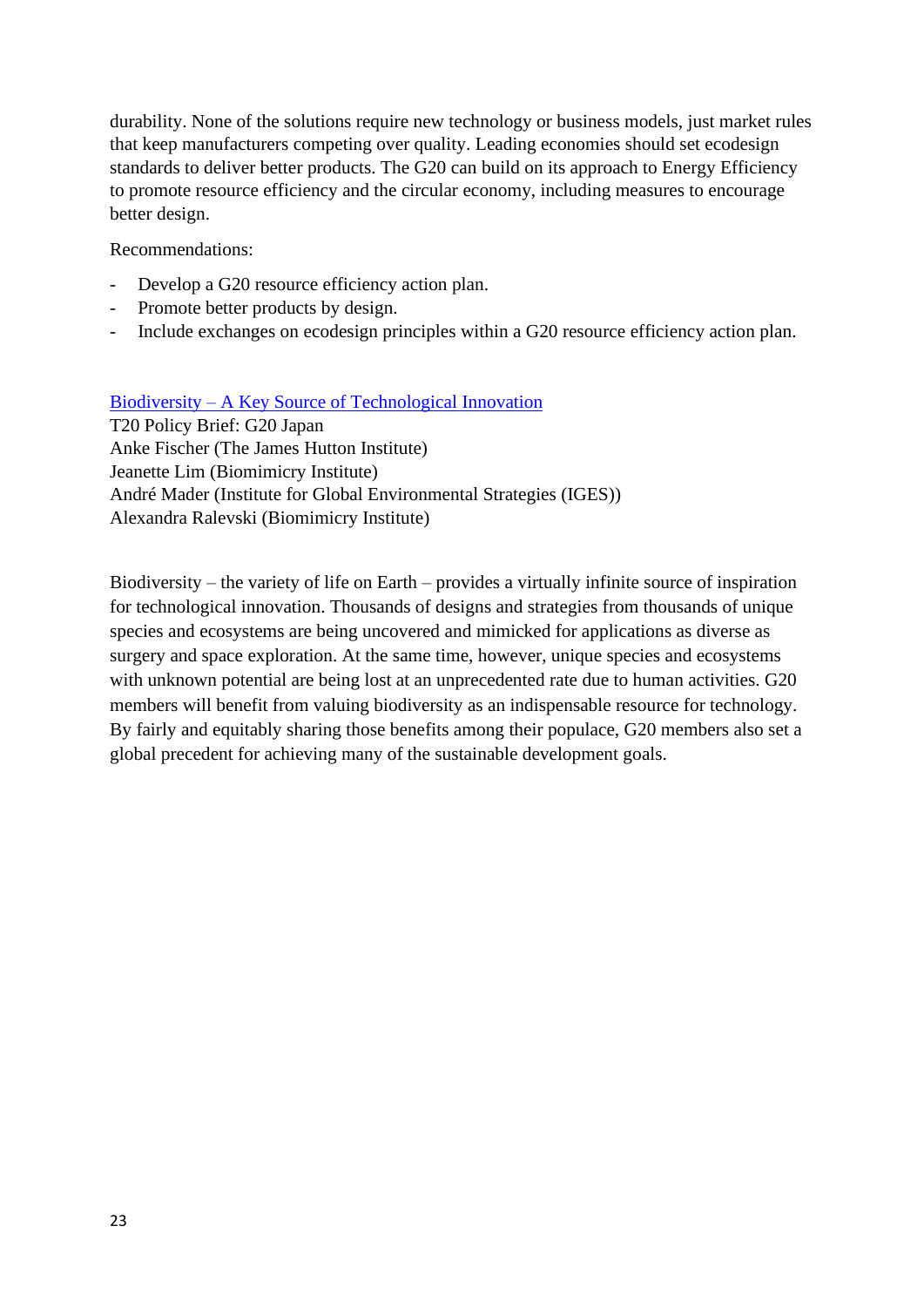# <span id="page-23-0"></span>**4. T20 Task Force on Climate Change and Environment (T20 Saudi Arabia 2020)**

## **Task Force Description**

Climate change is an urgent global challenge. Scientific evidence suggests that man-made greenhouse gas emissions have already contributed to 1 degree Celsius (°C) of global warming above pre-industrial levels over the past 150 years. Global warming is likely to reach 1.5°C above pre-industrial levels between 2030 and 2052 if it continues to increase at the current rate. The Paris Agreement and Sustainable Development Goal (SDG) #13 (Climate Action) recognize the importance of collective mitigation and adaptation actions by developed and developing countries in tackling climate change at various levels.

Since the Paris Agreement came into effect in 2016, Parties to the Agreement have submitted nationally determined contributions (NDCs), setting out their climate mitigation and adaptation ambitions, and have made progress in developing climate policies. The challenge now is to translate these ambitions into actions and raise the ambition of NDCs on a five-year cyclical basis starting from 2020. Importantly, without ratcheting up NDC ambitions, current NDCs will not collectively achieve the Agreement's aim to keep the average global temperature rise to below 2°C above pre-industrial levels, let alone its aspirational target of limiting this rise to 1.5°C.

Indeed, Parties are challenged by their unique socioeconomic and environmental contexts, which necessitate different climate mitigation and adaptation approaches. It is important to acknowledge equity and common but differentiated responsibility as the key drivers of global climate change action. It is also important to recognize the spillover and negative impacts of response measures to climate change on developing countries. These countries – especially those vulnerable to climate change – shall focus on adaptation as a priority and enhance their resilience to climate change impacts. They will also contribute to climate change mitigation if adequate finance, technology and capacity building are provided.

The concept of a circular carbon economy has emerged in the climate policy debate as a way to balance economic development and environmental sustainability. T20 Saudi Arabia presents an opportunity to communicate pressing global issues to the G20. The work of this task force will therefore contribute toward speeding up nations' climate actions while ensuring environmental protection and economic growth.

## **Task Force Priorities**

- Managing the dual challenges of climate change and economic growth
- Promoting the circular carbon economy
- Policy and technology options for global waste management
- Promoting high-impact green finance programs
- Enhancing the role of the private sector
- Empowering youth for climate action
- Coastline water challenges
- Preserving biodiversity
- The challenges of a climate-constrained world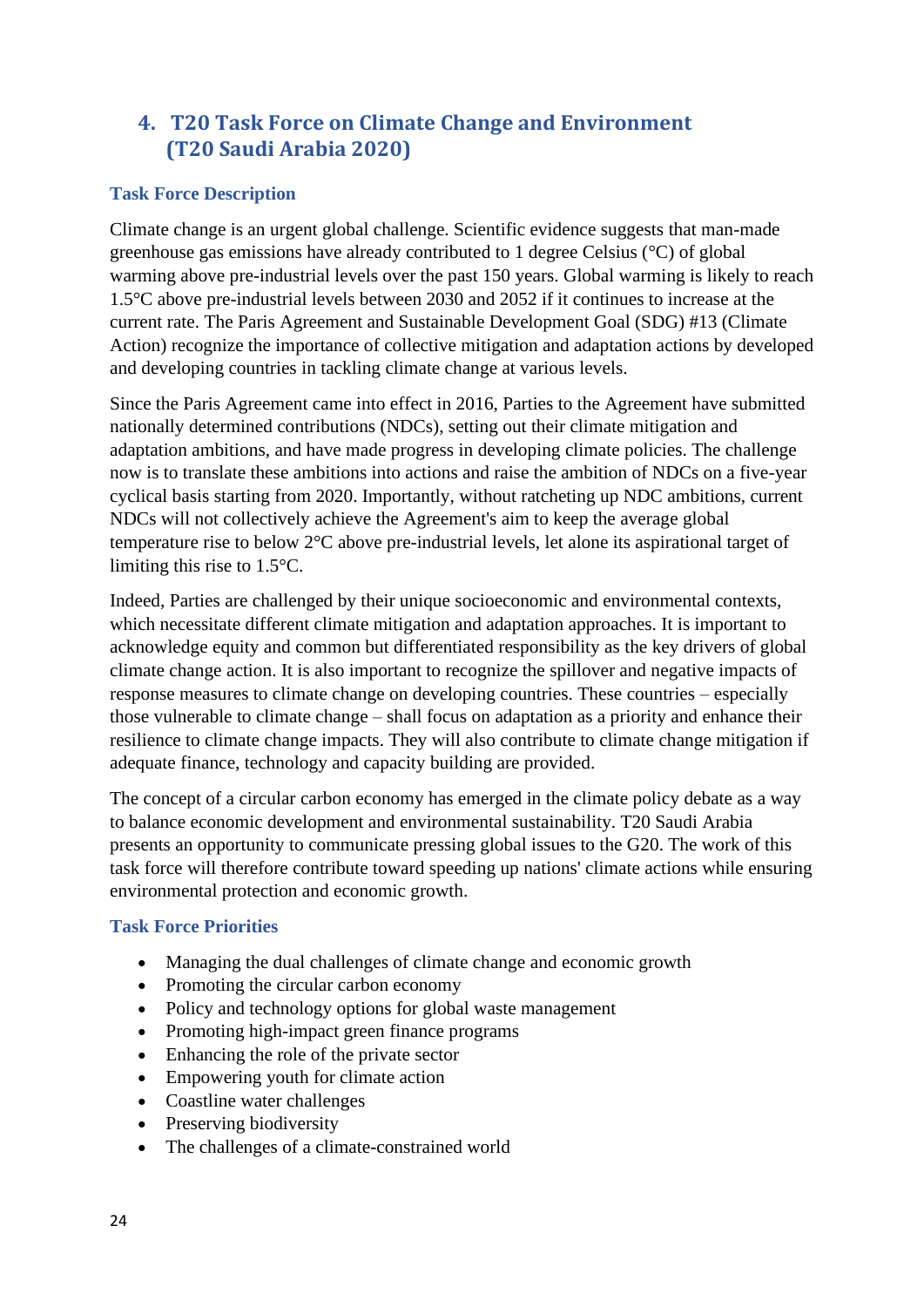## **Lead Co-Chair**

Noura Mansouri, KAPSARC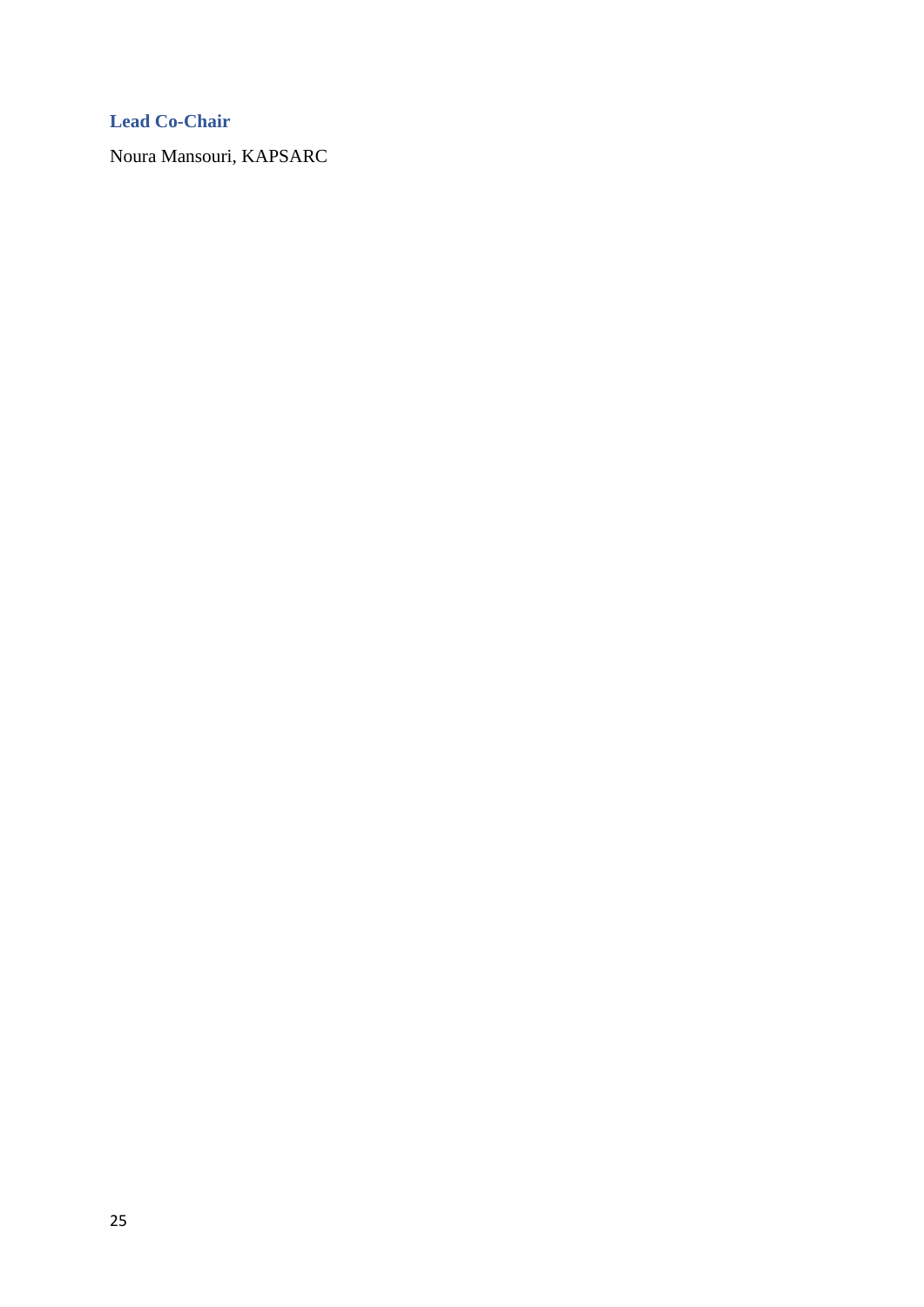# <span id="page-25-0"></span>**ANNEX**

## <span id="page-25-1"></span>**G20 commitments**

\* to be completed \*

#### <span id="page-25-2"></span>Hamburg, Germany, July 2017

#### G20 Leaders´ Declaration:

We remain collectively committed to mitigate greenhouse gas emissions through, among others, increased innovation on sustainable and clean energies and energy efficiency, and work towards low greenhouse-gas emission energy systems

(We take note of the decision of the United States of America to withdraw from the Paris Agreement)

The Leaders of the other G20 members … reaffirm our strong commitment to the Paris Agreement, moving swiftly towards its full implementation in accordance with the principle of common but differentiated responsibilities and respective capabilities, in the light of different national circumstances and, to this end, we agree to the G20 Hamburg Climate and Energy Action Plan for Growth as set out in the Annex.

G20 Hamburg Climate and Energy Action Plan for Growth

Our action will be guided by the Sustainable Development Goals (SDGs) and the Paris Agreement's aim to strengthen the global response to the threat of climate change, in the context of sustainable development and efforts to eradicate poverty, including by holding the increase in the global average temperature to well below 2°C above pre-industrial levels and to pursue efforts to limit the temperature increase to 1.5°C above pre-industrial levels; by increasing the ability to adapt to the adverse impacts of climate change and foster climate resilience; and by making finance flows consistent with a pathway towards low greenhouse gas emissions and climate resilient development. Our actions pursuant to the implementation of the Paris Agreement will reflect equity and the principle of common but differentiated responsibilities and respective capabilities, in the light of different national circumstances.

We join our efforts in implementing this G20 Action Plan on Climate and Energy for Growth, whilst not duplicating other processes.

We move forward to implementing our current and future Nationally Determined Contributions (NDCs) in line with the Paris Agreement. We will increase cooperation among ourselves and with non-G20 countries to facilitate mutual learning, good practice sharing and capacity-building, including through existing fora, inter alia, such as the NDC Partnership.

Those G20 countries who provide development assistance will strengthen their efforts to support partner countries in NDC implementatio

26 FINANCE FLOWS: As spurring investments in low-emission and climate resilient development is key, we as G20 governments will strive to create an enabling environment that is conducive to making public and private investments consistent with the goals of the Paris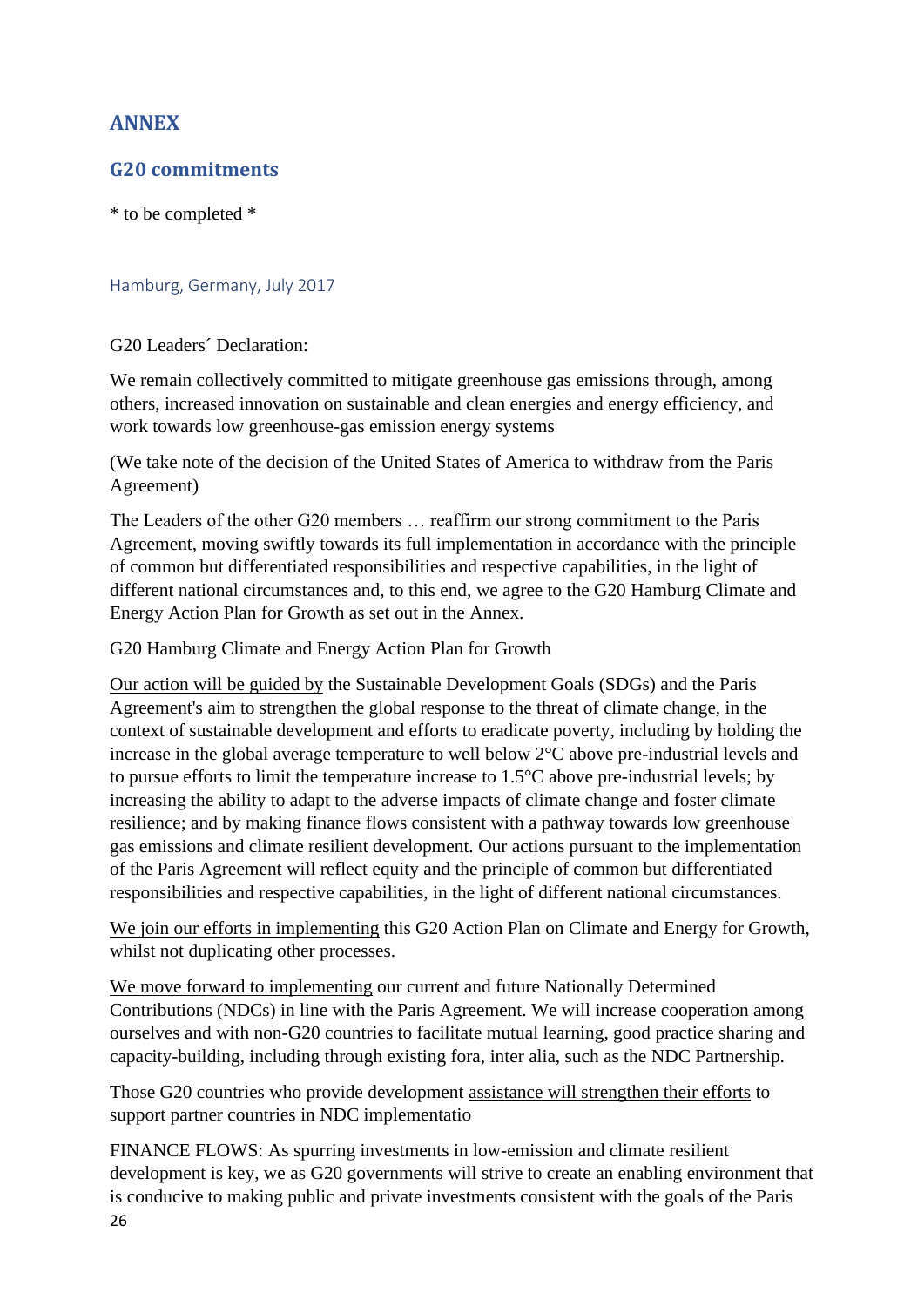Agreement as well as with the national sustainable development priorities and economic growth. We recognise those private actors that have already started to better align their portfolios with the Paris Agreement as well as related Sustainable Development Goals and encourage similar initiatives.

We invite the OECD, UNEP and the World Bank to compile ongoing public and private activities within the G20 for making finance flows consistent with the Paris goals and, building on this, to analyse potential opportunities for strengthening these efforts and present this analysis in 2018.

SUBSIDIES: We reaffirm our commitment to rationalise and phase out, over the mediumterm, inefficient fossil fuel subsidies that encourage wasteful consumption, recognising the need to support the poor and we will endeavour to make further progress in moving forward this commitment.

G20 Action Plan on Marine Litter

G20 Resource Efficiency Dialogue

#### <span id="page-26-0"></span>Buenos Aires, Argentina, December 2018

#### G20 Leaders´ Declaration:

Signatories to the Paris Agreement, who have also joined the Hamburg Action Plan, reaffirm that the Paris Agreement is irreversible and commit to its full implementation, reflecting common but differentiated responsibilities and respective capabilities, in light of different national circumstances. We will continue to tackle climate change, while promoting sustainable development and economic growth. The United States reiterates its decision to withdraw from the Paris Agreement, and affirms its strong commitment to economic growth and energy access and security, utilizing all energy sources and technologies, while protecting the environment.

## G20 ENERGY MINISTERS COMMUNIQUÉ 15 June 2018, Bariloche, Argentina

We emphasise our commitments to work towards low greenhouse-gas (GHG) emissions through, among others, increased innovation on sustainable and cleaner energy systems. As highlighted by the Energy Transitions Working Group (ETWG), we recognise that energy transitions are an essential element of long-term development strategies that should combine economic growth with decreasing GHG emissions. We acknowledge the importance of energy transitions to achieve emissions reductions and for those countries that are determined to implement the Paris Agreement; and we note the linkage between country-driven energy transitions that provide affordable and reliable energy and the important role of energy markets and innovation in providing energy security, economic growth, and a cleaner environment.